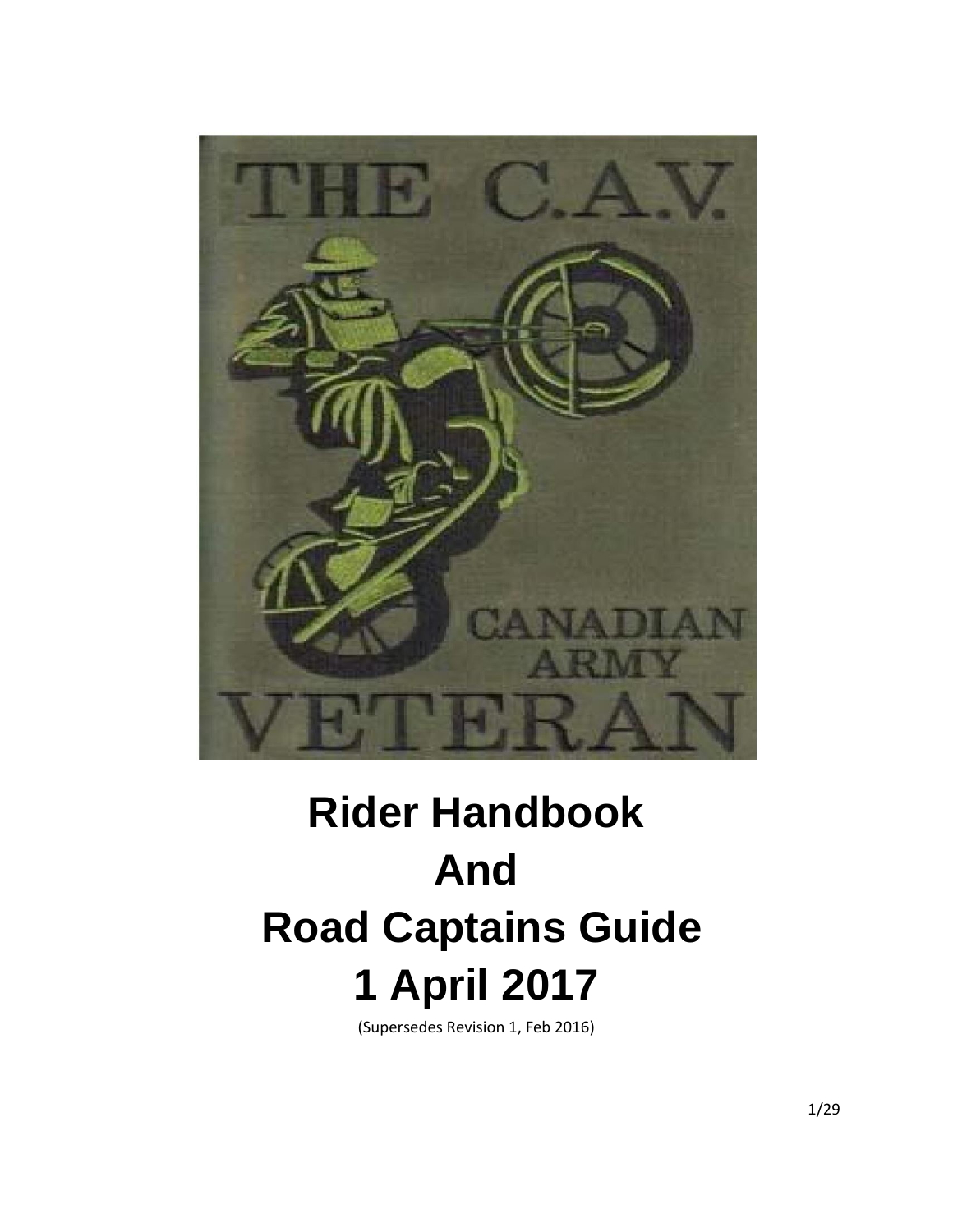## **TABLE OF CONTENTS**

#### Part 1 General **Page 4**

- 1.1 Introduction
- 1.2 Amendments
- 1.3 Definitions
- 1.4 Safety
- 1.5 Conduct
- 1.6 Training
- 1.7 The CAV Riding Proficiency Badge
- 1.8 Engine Displacement
- 1.9 Non Riders
- 1.10 Riders Assistance List
- 1.11 Riders at Large
- 1.12 Road Captains

#### Part 2 Riders **Page 9**

- 2.1 General
- 2.2 Riders with Limitations
- 2.3 Group Riding
- 2.4 Hand Signals
- 2.5 Formations
- 2.5.1 Staggered Formation
- 2.5.2 Single File
- 2.6 Changing Lanes
- 2.7 Stop Signs
- 2.8 Filling the Gap
- 2.9 Passing
- 2.10 Action on Breakdowns
- 2.11 Action in Case of an Accident
- 2.12 Safety Considerations and Suggested Equipment

## Part 3 Road Captains **Page 13**

- 3.1 General
- 3.2 Appointment and Responsibilities
- 3.3 Planning Rides<br>3.4 Escorts
- Escorts<sup>1</sup>
- 3.5 Blockers
- 3.6 Border Crossings
- 3.7 Order of March
- 3.8 Pre-Ride Briefing
- 3.9 GPS and Communicators
- 3.10 Unit Meetings
- 3.11 Mentoring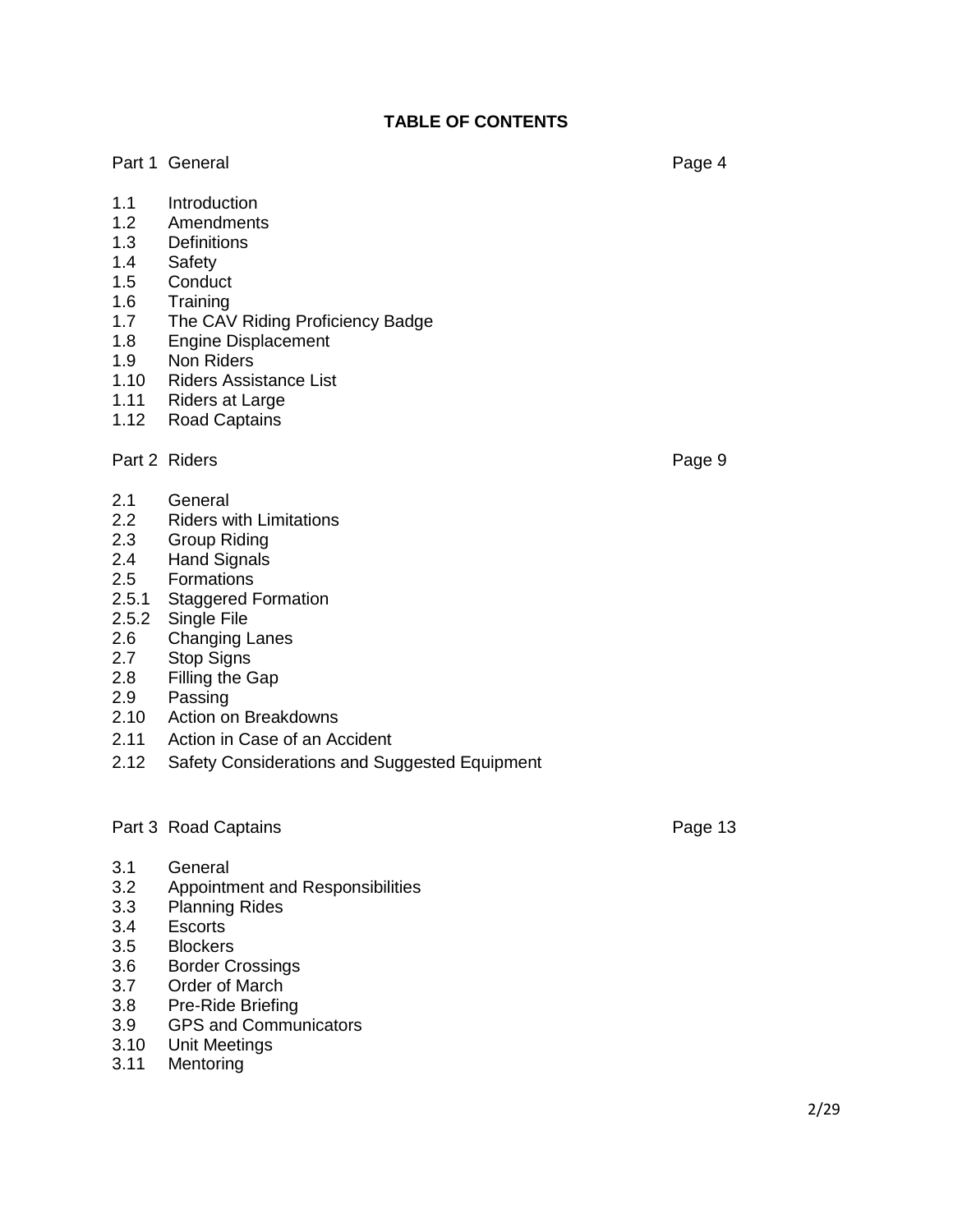# Annexes Page 17

- A Rider Proficiency Badge Checklist
- B Hand Signals
- C Safety Considerations<br>D Suggested Equipment
- D Suggested Equipment<br>E Order of March for Ride
- E Order of March for Rides Larger than Single Unit<br>F Pre-Ride Safety Briefing
- F Pre-Ride Safety Briefing
- G Mentoring Assistant Road Captains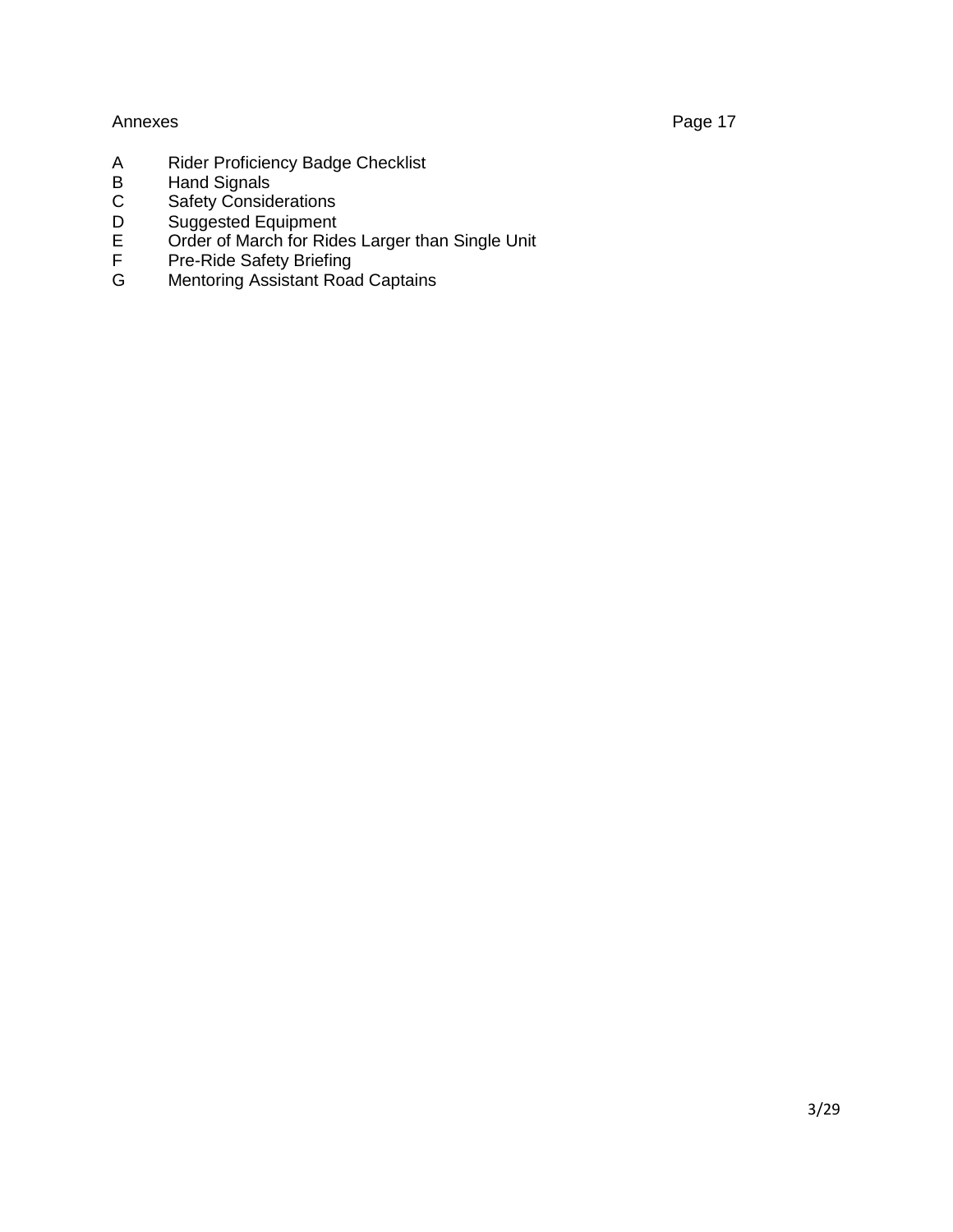# **PART 1 GENERAL**

## **1.1 Introduction**

The Canadian Army Veteran's (The CAV) Rider Handbook and Road Captains Guide are in fact two very distinct and separate books that have been combined in order to have one concise document, which, for the most part, avoids repetition.

All members should be familiar with, at the very least, parts 1 and 2. This will provide all CAV members with guidance on what is expected, and to some extent what to expect, when participating in a CAV riding event.

Part 3 is primarily for Unit Road Captains, but all Unit Executives are to be familiar with this section as well as they may be involved in the planning of a ride or may find themselves in a position of responsibility during a ride. Any rider who wishes to become a Road Captain or participate in a ride as a sweep or group leader is to be familiar with this part also.

Readers are to be aware that this document is not all encompassing for every situation in every province for every type of ride. New riders should be asking questions of their Unit Road Captains for clarification on any points that are unclear.

# **NOTE**

**The contents of this document shall never be used as a reason to break the law. All CAV members should ensure they are familiar with all applicable laws and if a discrepancy exists between the two, the law SHALL prevail and is to be followed.**

## **1.2 Amendments**

If, at any time, there is information that needs to be added or removed from this manual, it is to be forwarded, with justification, to the National Road Captain through the applicable Formation Road Captain.

It is the National Road Captains responsibility to ensure this publication is maintained and up to date. At a minimum, the National and Formation Road Captain's shall review it every 3 years. The National President and Vice President shall have final approval of any changes made prior to distribution.

# **1.3 Definitions**

For the purposes of this document, the following definitions will apply:

a. Rider - the operator of a motorcycle or tri-cycle (see definition);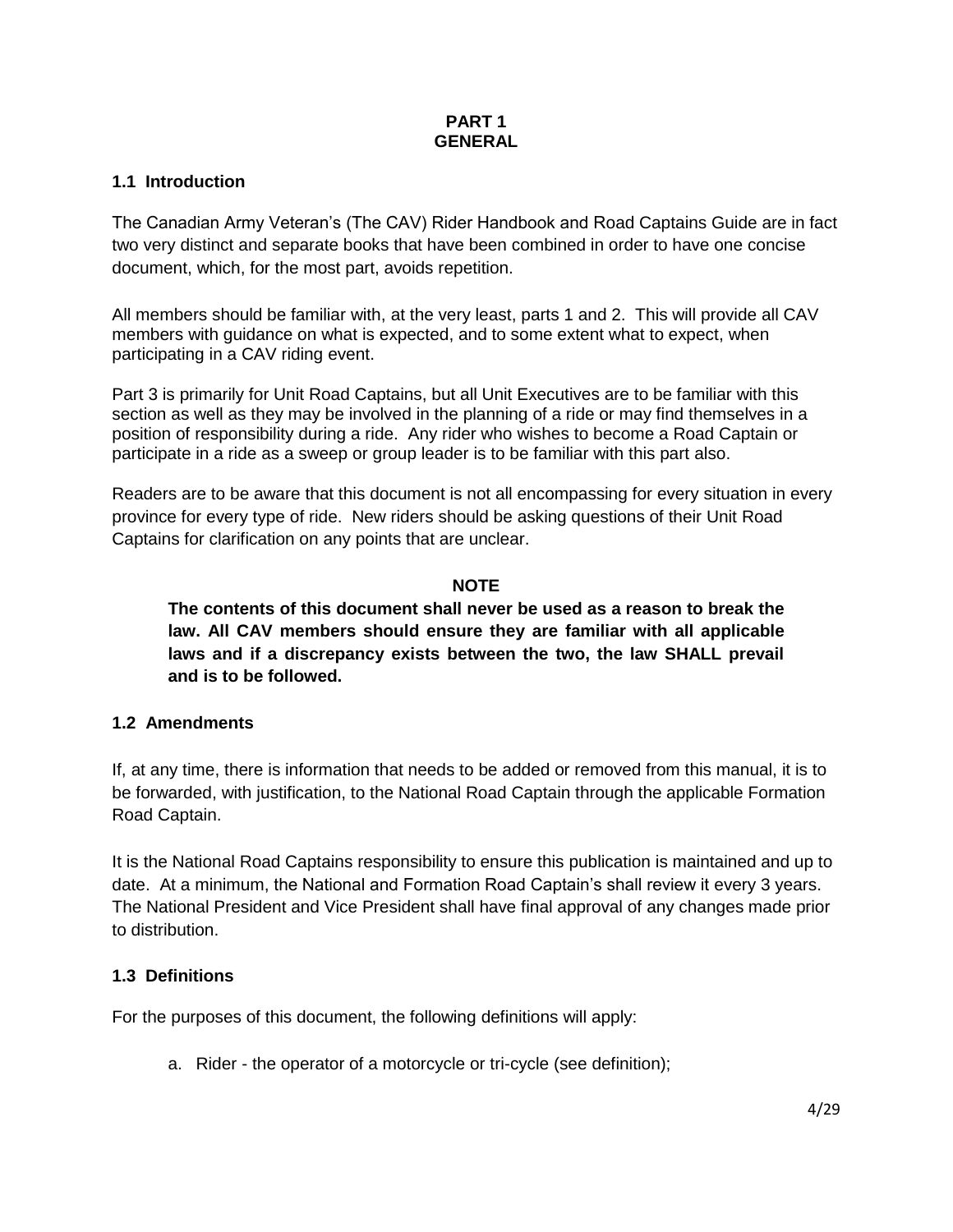- b. Passenger any passenger on a motorcycle or tri-cycle (see definition);
- c. Non-Rider any member who participates in a CAV riding event while operating or being the passenger of a vehicle such as a car or truck;
- d. Vehicle any means of transport that is not a motorcycle or tri-cycle (see definition);
- e. Tri-cycle also referred to as "Trike". Any motorized three wheeled vehicle that requires either a motorcycle operator's license or a separate endorsement to operate. This includes those vehicles that are factory designed with two wheels on the rear or front (such as Harley Davidson Tri Glide or Can-Am Spyder) as well as those motorcycles that have been converted to have two wheels at the front or rear.
- f. Unit Road Captain also referred to as "RC". Member of the unit executive who is responsible to the Unit President for the planning, pre-ride briefing and safe conduct of all unit rides;
- g. Sweep rider who brings up the rear of a group of bikes. May also be a non-rider in a vehicle (see para 1.8 in this section for more information);
- h. Group Leaders where more than one group of bikes is required, the second and consecutive groups will be led by these;
- i. Formal Ride A ride conducted in conjunction with a particular event that is escorted by law enforcement or another recognized vehicle escort service, group size is unlimited for this reason; and
- j. Informal Ride A ride conducted for the fun of riding. Road Captains shall use their discretion as to the number of bikes in the formation. It is recommended that if using packets (groups), these be limited to 10 motorbikes, each with their own group leader and sweep.

# **1.4 Safety**

Motorcycle riding is inherently a dangerous activity. Due to the nature of The CAV, it is not unusual to ride in groups larger than 2 or 3; therefore compounding the danger. Within The CAV, safety is everyone's concern, not just the leaderships. At no time will any member of The CAV let safety be compromised for any reason. The CAV covers many different riding conditions such as terrain, wildlife and weather. What is 'normal' to some might not be to others. All CAV members shall use the following as governing principles for rides (in order of importance):

- a. safety;
- b. legislation; and
- c. this Manual.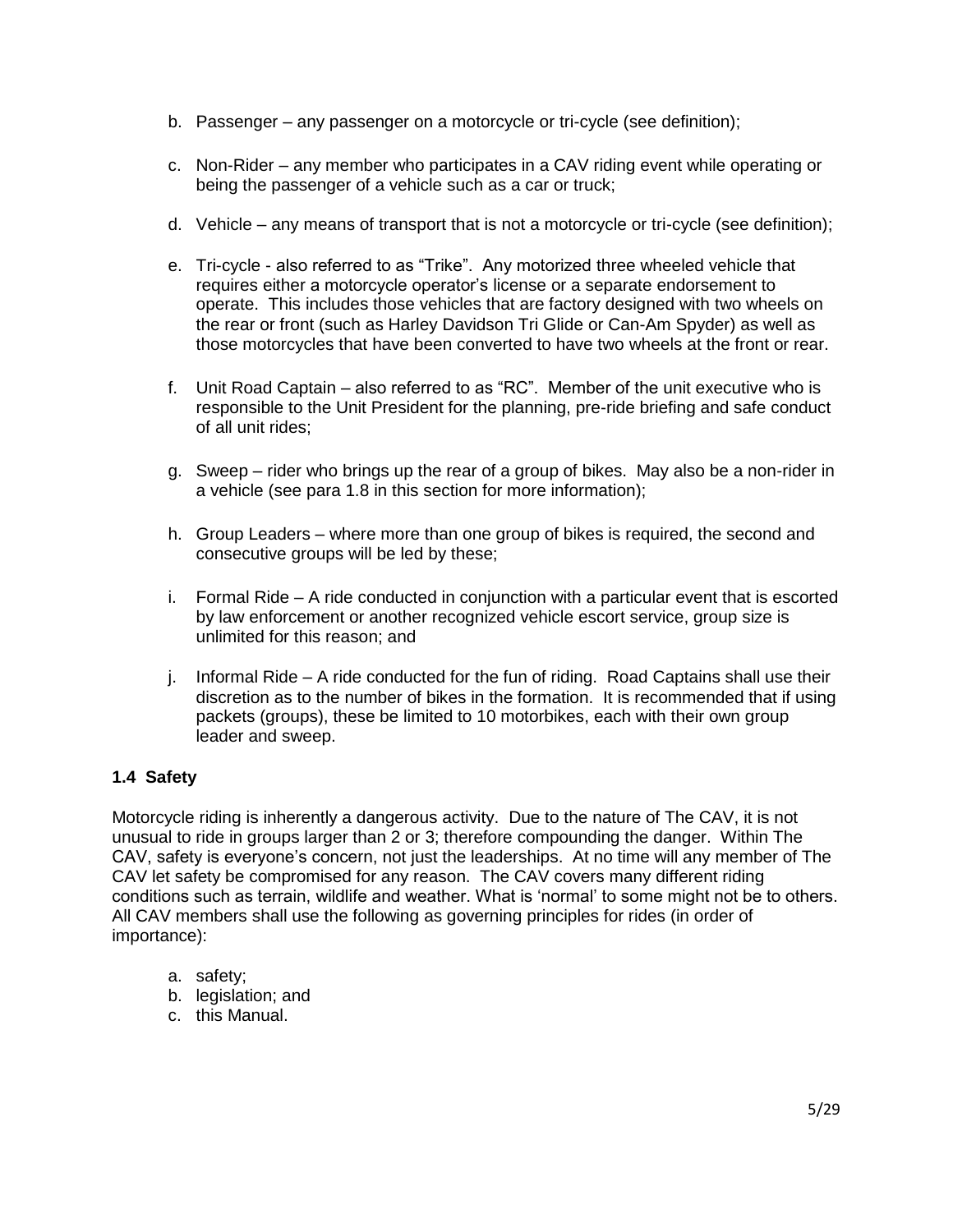# **1.5 Conduct**

The CAV is a nationally known and recognized organization. It is also one that has black vests and motorcycles; as such, the average citizen may perceive The CAV as a "gang". It is the responsibility of all CAV members to refute that myth and act in a manner that brings credit to us all. Behaviour such as over-revving engines, burnouts in parking lots, riding erratically and other behaviour that reflects poorly on The CAV will not be condoned at any level. All members should remember that there is a time and place for everything and that the crest does not make the person; the person makes the crest.

# **1.6 Training**

The CAV is not a training organization and will not provide basic rider training. New riders should consider attending an accredited motorcycle riding school. Intermediate or advanced riders can also benefit by advanced training from these facilities as well.

CAV members who are qualified motorcycle safety instructors may, at their discretion, provide members with riding safety training for which they are qualified to instruct. Such events are at the discretion of the concerned instructor and are not considered CAV training events, and no liability will be assumed by The CAV.

## **1.7 The CAV Riding Proficiency Badge**

The presentation to a rider of the Rider Proficiency Badge "Winged Wheel" (or simply "wings") is not a right, it is earned. In order to ensure that all riders in The CAV are proficient, the winged wheel will not be presented until a minimum of 250 kilometers of riding with a unit, in varying riding conditions, is observed. This observation is to be carried out on behalf of the Unit President by the Road Captain with input from the unit executive or other riders within the unit. Riders must possess and demonstrate the necessary knowledge, group and individual riding skills, and road etiquette for award of the Winged Wheel

Annex A has been created to ensure that all riders meet this requirement and that not only the Unit RC but also the Unit President is satisfied that the new rider has earned the Rider Proficiency Badge. Instructions for the completion of the form and the process to receive the Rider Proficiency Badge for the member are included in the annex and SHALL be followed.

Only those members who hold a full motorcycle license in the Province or Territory of residence will be eligible for the Winged Wheel.

If it is felt that more riding experience is necessary, the RC shall advise the rider of this decision and the reasons behind it.

The Annex also provides direction for new units and Riders at Large being awarded the Winged Wheel.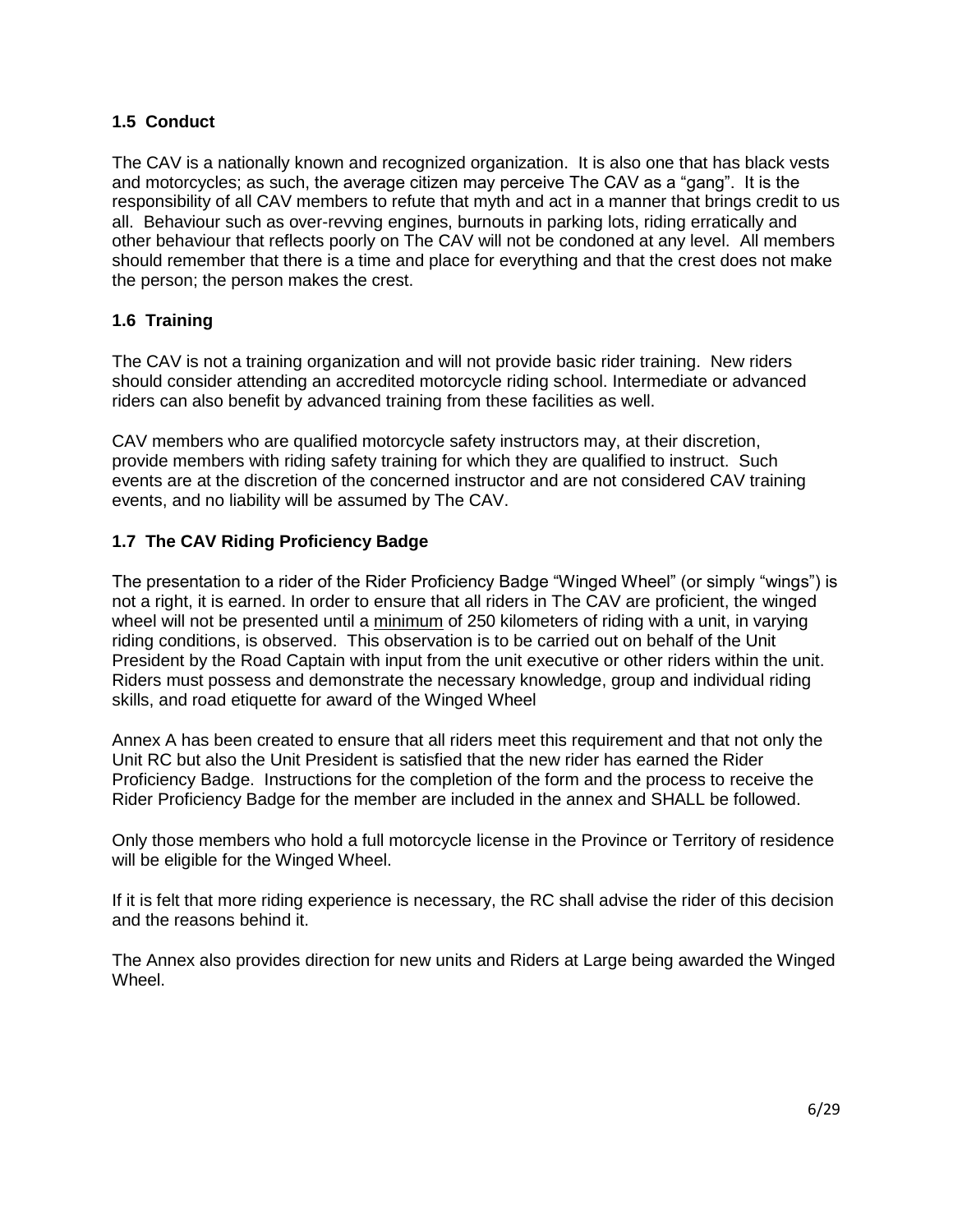# **1.8 Engine Displacement**

Only those motorcycles, trikes and scooters having an engine displacement that permits the rider to travel at the posted highway speed limit is to be permitted to be used during any CAV ride.

#### **1.9 Non-Riders**

At no time will any non-riding member be refused to participate in a ride. Just because they do not have a bike does not mean they are incapable of participating. These members can be active participants and help with the ride itself. They can drive a safety vehicle and act as the sweeps (Road Captains are to use their judgment when utilizing a vehicle in this capacity), stopping to assist with breakdowns and, if a trailer is available, towing the riders' bike to the shop. They can also carry extra tools, equipment, gas or whatever else may be required for the units ride. Road Captains are encouraged to request their units' non-riders be utilized in this manner as it will heighten unit cohesion.

## **1.10 Riders Assistance List**

In order to give all CAV members a "safety net" while travelling throughout Canada, a list has been developed that consists of volunteers and is available in the members only area of The CAV website.

This lists the member's name, contact numbers, e-mail and if they have the means of towing/hauling a bike and tools to assist riders should they have a breakdown. This list is not intended to be used as an accommodations directory and at no time is anyone on the list expected to provide accommodations; at the very least they are to point someone in the right direction for accommodations.

An application form and instructions can be found attached to the list on the website. Interested members wanting to offer their assistance are to fill out the form as indicated and forward to the National Road Captain.

Unit Road Captains are to ensure that all members are aware of this list and also inform those that wish to have their names added of the process.

## **1.11 Riders-at-Large**

Those members, who are considered as Riders at Large, are to follow the guidelines laid out in this document in order to maintain the positive image of The CAV and so that they will know what is expected when riding with a unit or large group at an event.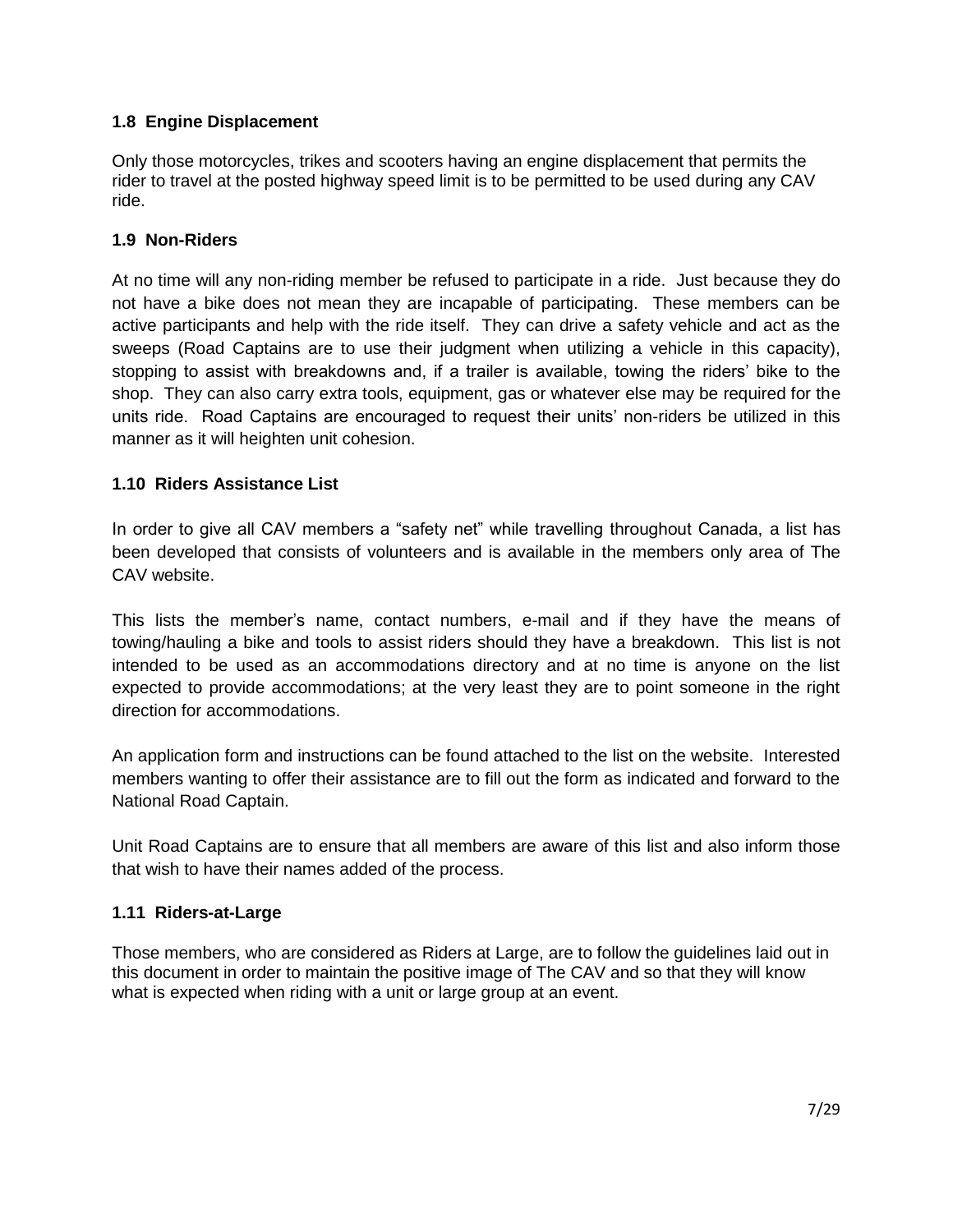## **1.12 Road Captains**

Part 3 provides more in depth roles and responsibilities of Unit Road Captains. Any member interested in becoming a Road Captain is to make themselves familiar with this part, however; it is good information for all riders.

Information pertaining to the duties, roles and responsibilities of the National and Formation Level Road Captains has intentionally been omitted from this document as it can be found in The CAV Constitution.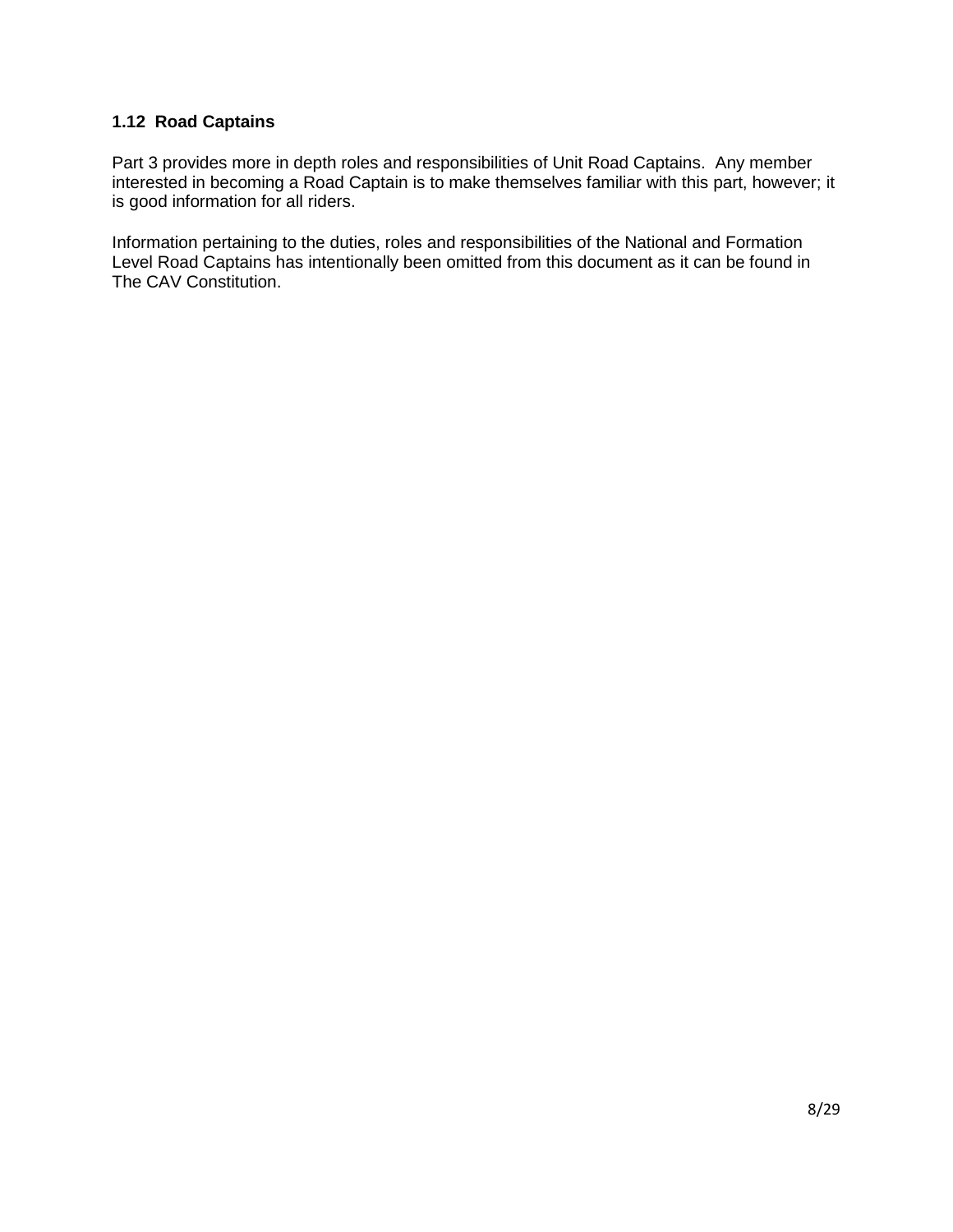## **PART 2 RIDERS HANDBOOK**

# **2.1 General**

All participants in a CAV ride will:

- 1. show up for each ride with a full gas tank;
- 2. keep a properly maintained motorcycle;
- 3. wear all safety equipment required by law;
- 4. be familiar with and observe the CAV's group riding procedures;
- 5. listen to and follow the instructions of the Road Captain and his/her assistant(s) unless those instructions will put them or others in an unsafe situation;
- 6. know the route; and
- 7. ride and conduct themselves in a courteous and respectful manner.

At no time will any member consume any alcohol or use any drugs or medication that would impair their judgment or ability to operate a motor vehicle.

# **2.2 Riders with Limitations**

CAV rides will be conducted to the level of the rider with the greatest limitations and always with respect to posted speed limits and local laws. Ride speed shall be adjusted to make safety allowances for weather conditions, accommodating less experienced riders or other limitations such as graduated licensing or speed limitations during the break-in period for a new motorcycle. If the situation so dictates, a special ride group may be formed for the limited rider or riders. New riders and those with new bikes should ride at, or near, the front of the group for the following reasons:

- 1. the Ride Leader can more closely monitor those riders immediately behind and is able to adjust the pace of the group to match the riders' needs;
- 2. the closer to the front, the slower you ride, and you will not have to deal with the "accordion" effect to catch-up that is faced by those closer to the tail of the group; and
- 3. you are less likely to be separated from the ride leader by traffic or traffic control devices.

The above also applies for those members being assessed for the awarding of the Rider Proficiency Badge "Winged Wheel". It should be noted that a new rider may feel uncomfortable riding at the front of the group. In this case the Road Captain should assign someone (preferably a member of the executive) to ride near them to evaluate the new rider. However, to earn the "Winged Wheel" a rider should be comfortable riding in any position in the group. In such a case, more time may be needed before awarding can take place.

It should also be noted that motorcycles come in several different configurations such as trikes, have sidecars or tow a trailer. Riders following configurations such as these should remember to treat them as you would if you were following a normal vehicle. (See diagram under section 2.5.1)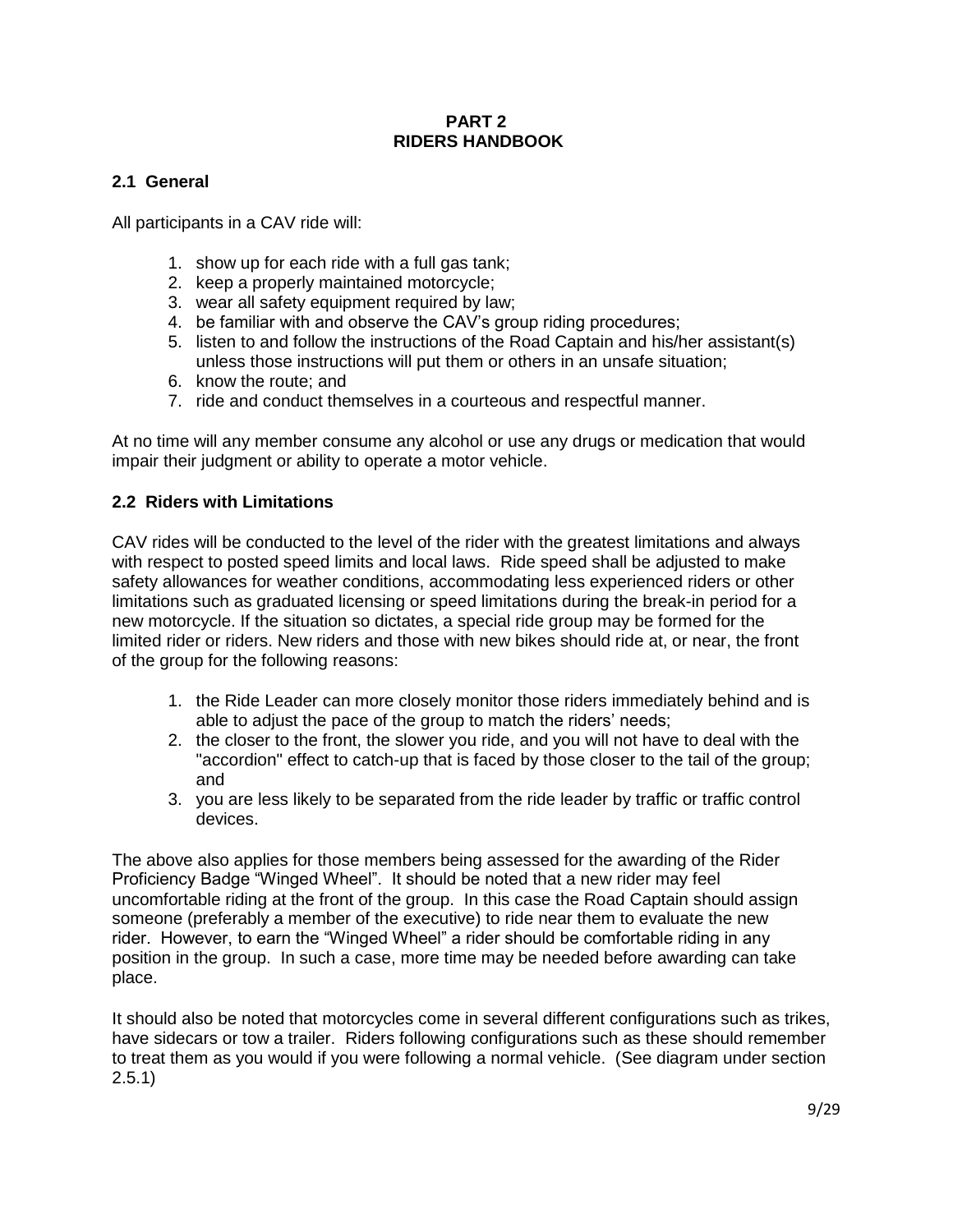No rider should ride outside of their comfort level as that will only endanger themselves and others; Advise the Road Captain during the pre-ride briefing of any issues or concerns that there may be. If, during the ride, a rider feels pressured or uncomfortable, they are to pull out of the group and take up a position in front of the Sweep. If the two of you lose the group, someone else will assume the Sweep duties of the first group. Although you are part of a group, you are also an individual and the legally responsible operator of your vehicle.

# **2.3 Group Riding**

Although rides are organized as a group affair, all riders are to remember that they alone are responsible for their actions and vehicles. As such, everyone must look out for what is happening with the group as a whole while being aware of conditions that may affect them directly.

# **2.4 Hand Signals**

Although some hand signals are described below, Annex B shows common hand signals used. Riders are to be familiar with these signals and use them when required. Hand signals are to be repeated by each rider behind the originator to make certain that all riders get the message.

# **2.5 Formations**

Formation riding is intended to promote safety by increasing the riders' visibility to other occupants of the road; the two formations that are used are staggered and single file. The RC will brief all riders on the formation(s) being used and, if required, the number of bikes in each packet as well as anything else pertinent to the formation(s) used.

## **2.5.1 Staggered**

The standard group riding formation will be the staggered formation. This is where one lane is shared in a manner that offsets riders by one second spacing while maintain two seconds from the rider in front. The Road Captain rides to the left side of the lane, while the second rider stays a little behind and to the right side of the lane, one second behind the leader. As a helpful hint, you should be able to see the face of the rider in front of you clearly in mirror on the side closest to you.

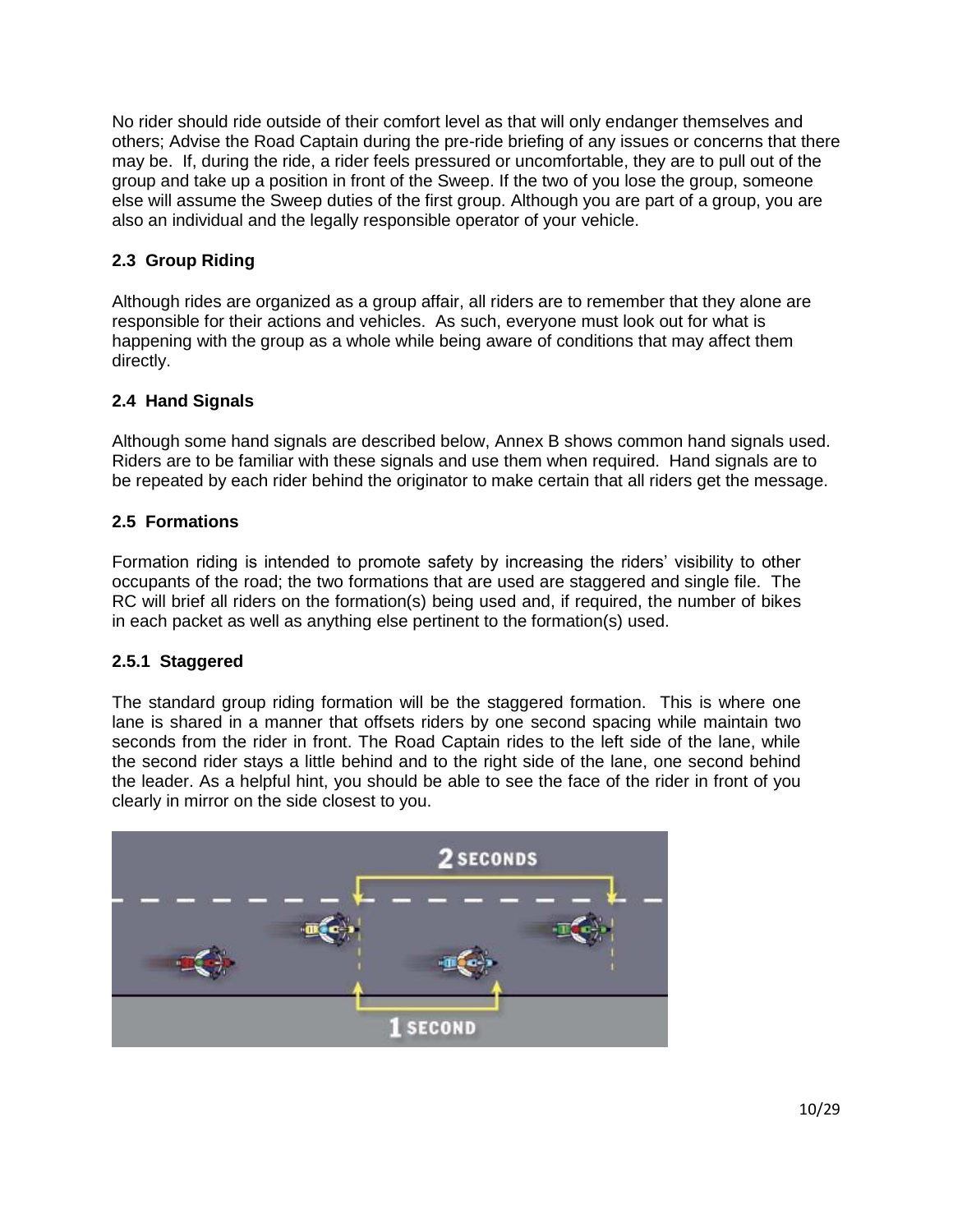The following diagram illustrates the spacing that will occur for riders that find themselves immediately behind a trike, sidecar equipped motorcycle or possibly a trailer. No matter the position of that style of bike in the lane, the following rider will follow in the LEFT side of the lane as shown.



The hand signal for staggered formation is the left hand raised in the two-finger victory sign and the wrist rotated back and forth on a vertical axis.

# **2.5.2 Single File**

At times, there is a requirement to ride single file because of narrow or curvy roads, obstacles, or other hazards.

The hand signal is the left hand raised with the index finger pointing up.

#### NOTE

No matter which formation is used, all riders are to be consistent, do not allow the gap between you and the person in front to continually open and close. Accelerating smoothly and slowly from a stop as well as small adjustments at speed will minimize this and allow for a more enjoyable ride.

## **2.6 Changing Lanes**

When the Ride Leader wants to change lanes, the standard hand signal and turn signal will be given. Riders are to look first, signal, look again and then and follow the rider ahead. Change lanes only when it is safe to do so.

## **2.7 Stop Signs**

It is normal for bikes coming to a stop signal to pull up next to each other, two by two, and to take off together and re-establish the formation; obey traffic laws.

## **2.8 Filling the Gap**

If a rider drops out of a staggered formation and the ride is not going to stop (e.g., a rider decides to ride with the Sweep), it is desirable to preserve the integrity of the formation by filling the gap. Each rider in the line, behind the gap, shall move forward one space. This "line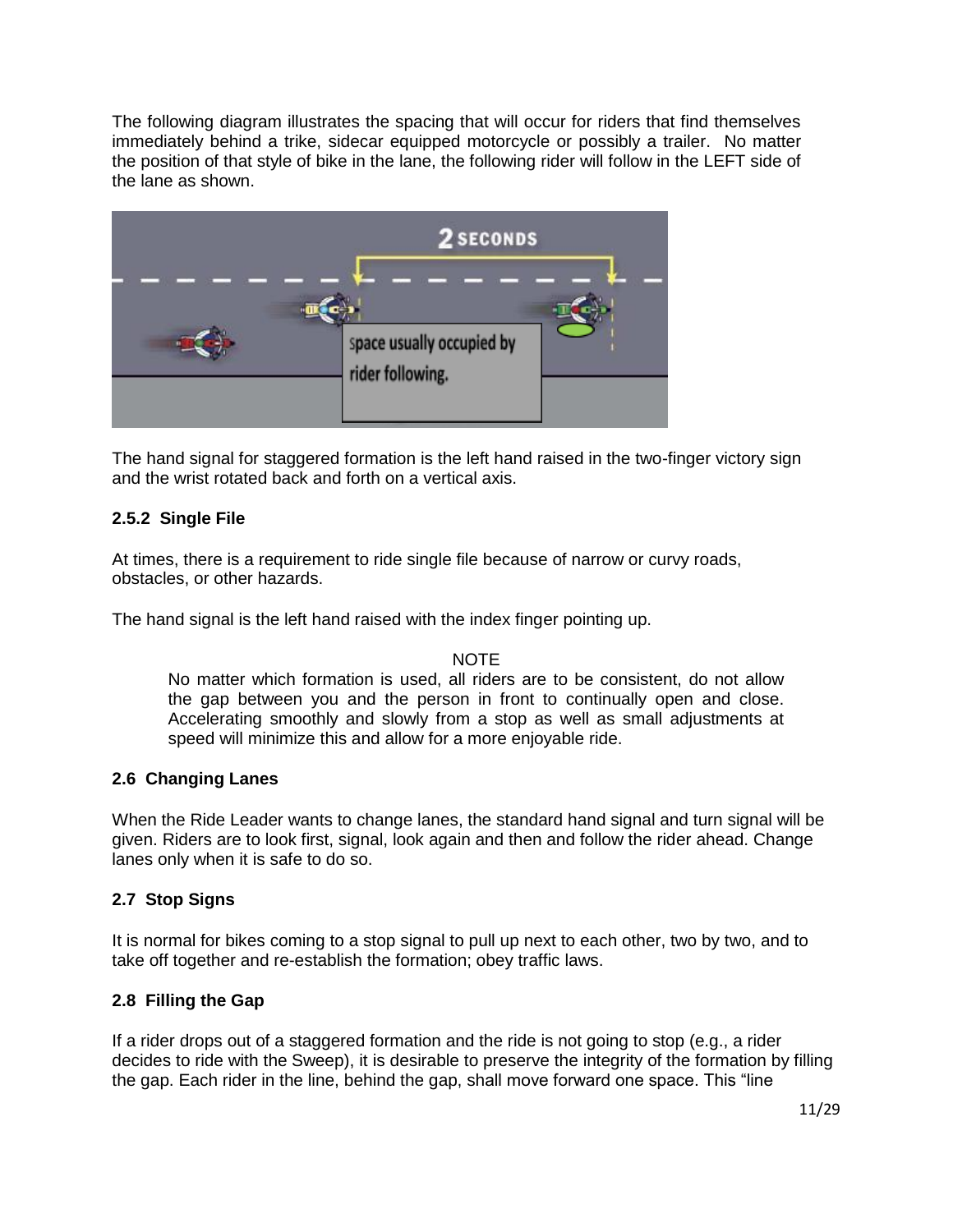movement forward" technique is preferred to the "cross-over" technique for safety-sake. Always check your mirrors to ensure there is sufficient room in the formation to complete the maneuver. In single file, riders will simply move forward.

# **2.9 Passing**

Pass quickly, but safely. Ride leaders will complete the pass far enough beyond the vehicle being passed to provide sufficient room for following bikes to safely return to the travel lane, otherwise riders will pass on an independent basis.

# **2.10 Action on Breakdowns**

The affected rider should try to pull off the road as far as possible. Usually this means the right side of the road; however, this may not be safe to do so due to location in the packet. A rider in the left side of a staggered formation may have to move out of the way on the left to allow the rest of the packet by and push their bike to the right as quickly as possible. In any case the sweep or chase vehicle will stay with the stopped bike and the rest of the group will continue. As soon as possible, the main group should stop and call back to the rider for an update. The Road Captain shall brief on what he/she wants.

# **2.11 Action in Case of an Accident**

As part of the pre-ride briefing, riders will have been informed as to the location of cell phones, first aid kits and any other safety equipment. As no two accidents are the same, Road Captains will brief everyone on what is expected should an accident occur within the group or the group arrives at the scene of one.

## **2.12 Safety Considerations and Suggested Equipment**

Provided at Annex C are reminders to everyone as to various considerations that should be taken into account whenever riding. A list of suggested equipment that may be carried can be found at Annex D.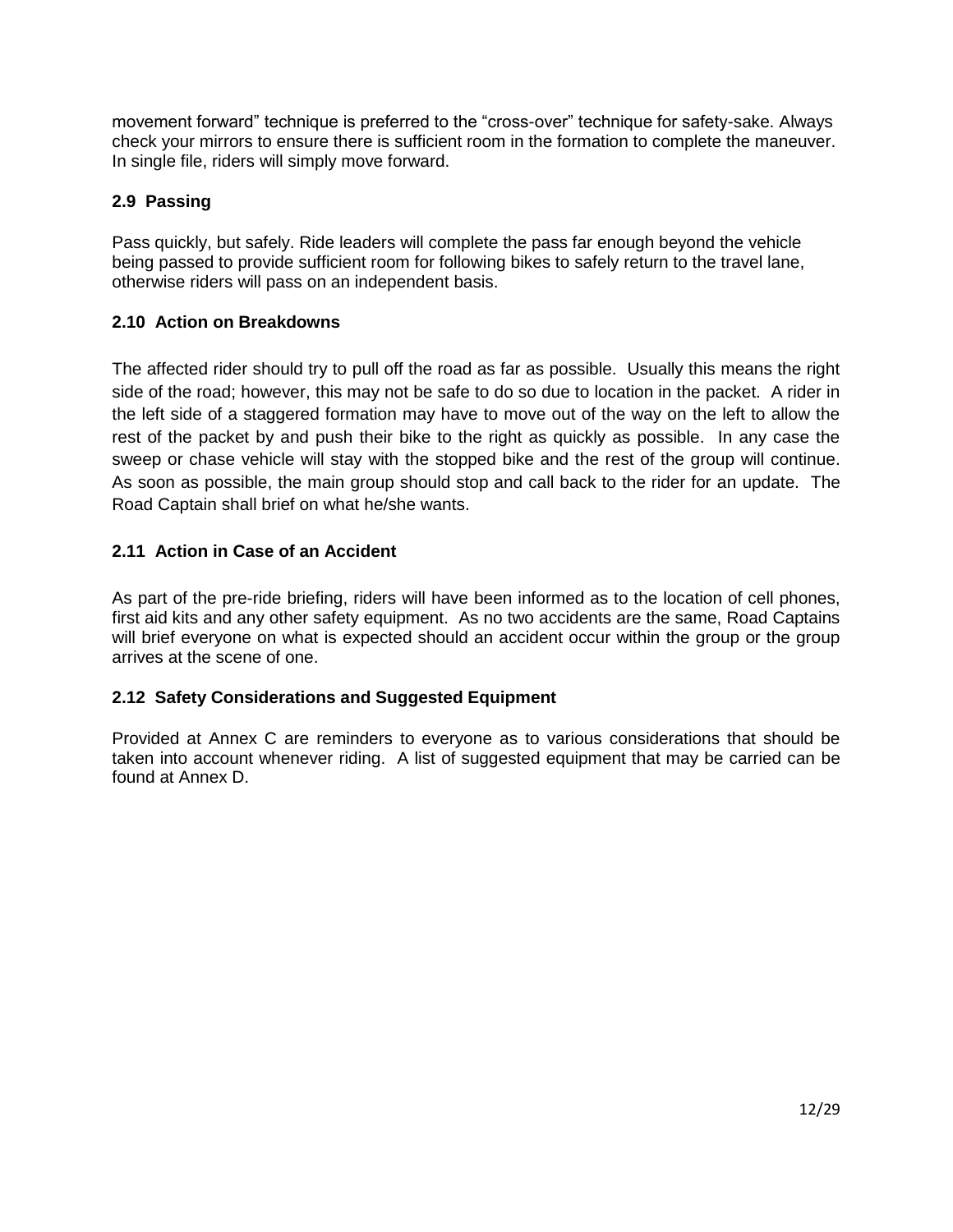## **PART 3 ROAD CAPTAINS**

# **3.1 General**

This part details the duties and responsibilities of the Unit Road Captain. It provides information that may be helpful in the planning of unit rides and also, information for members who are acting in the position of sweeps or group leaders.

# **3.2 Appointment and Responsibilities**

The Unit Road Captain is appointed by the Unit President and is therefore responsible for the conduct of all unit rides to the Unit President whether planned by themselves or another member of the unit.

A tag worn on their vest that states "Road Captain" can identify the Unit Road Captain. Only one Road Captain is permitted at each of the Unit, Formation and National levels.

All other positions required to be filled for the ride such as sweep(s), group leader(s) or safety vehicle driver(s) are responsible to the Unit Road Captain.

Appointment to Unit Road Captain shall be conducted as stated in The CAV Constitution. However, the following criteria are required:

- a. be a current, paid up member in good standing;
- b. must be a current rider (Veteran or Supporter);
- c. possess a full motorcycle license in the Province or Territory of residence;
- d. demonstrate motorcycle riding competence, safety awareness and the ability to plan and lead a group ride; and
- e. not hold another executive appointment at any level.

Unit Road Captains should be selected based on a balance between:

Riding Experience; Leadership skills; Organizational and planning skills; and Safety.

Once a Road Captains term has ended, for whatever reason, they shall remove their tag from their vest. This will be done to prevent confusion that may arise from having more than one identifiable Road Captain in a unit.

The PRIMARY responsibility of the Unit Road Captain is the safety of ALL members of their unit, riders, passengers and non-riders alike.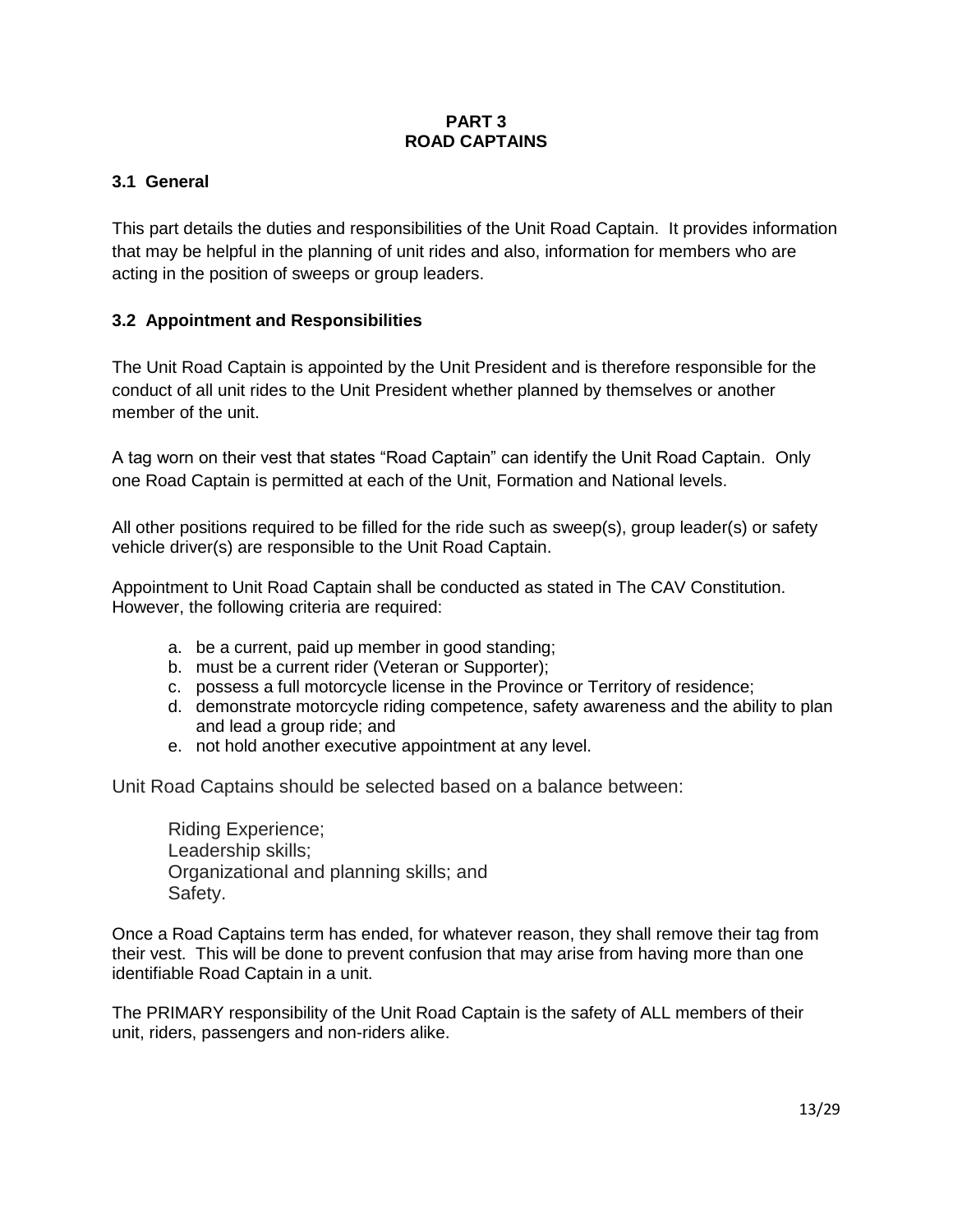Responsibilities of the Unit Road Captain also include (but are not limited to):

- a. knowledge of local laws and bylaws;
- b. plan ride routes;
- c. maintain overall control of group and individual movement as required;
- d. appoint group leaders and sweeps as required;
- e. monitoring new riders in accordance with paragraph 1.7 and Annex A for the awarding of the Rider Proficiency Badge;
- f. mentor prospective Road Captains;
- g. ensure basic safety equipment is available;
- h. brief CAV riders and guests on ride etiquette, group riding procedures, routes, hand signals, and safety when required;
- i. educate and continually monitor ALL CAV members (Riders and Non-riders) on ride etiquette, group riding procedures, hand signals, and safety; correcting any problems promptly;
- j. advise ALL members (Riders and Non-riders) of the Riders Assistance list and how to be included as well as what is required. Advise the Formation Road Captain of changes as required (Member leaves The CAV);
- k. give opinions on bikes and safety equipment as requested; and
- l. coordinate with charity ride organizers to offer assistance.

# **3.3 Planning Rides**

The planning of a unit ride can be either a simple or a complicated endeavor, which depends on the activity that the ride is being conducted for. Dependent on the type of ride being conducted by the Unit, the Road Captain may need to define all or some of the following:

- a. purpose of ride casual ride to go to coffee, going to a specific destination for formal or casual activity, formal parade;
- b. route types of roads being travelled, construction, volume of traffic;
- c. length of ride one day or multi-day ride (distance per day);
- d. stops gas, food and/or lodging;
- e. number of participants riders, non-riders, guests;
- f. order of march;
- g. number of vehicles; and
- h. requirement for an escort.

Each of the above should be expanded on as required as it is easier to plan than react.

Planning should also take into account that there may be visitors who are unfamiliar with the area the ride is being held in or may not be members of The CAV.

## **3.4 Escorts**

During those events, such as a formal parade to a Cenotaph or as part of a planned event, there may be a requirement to have escorts provided by law enforcement. Unit Road Captains are to contact the applicable authority to confirm requirements and make arrangements for the escort.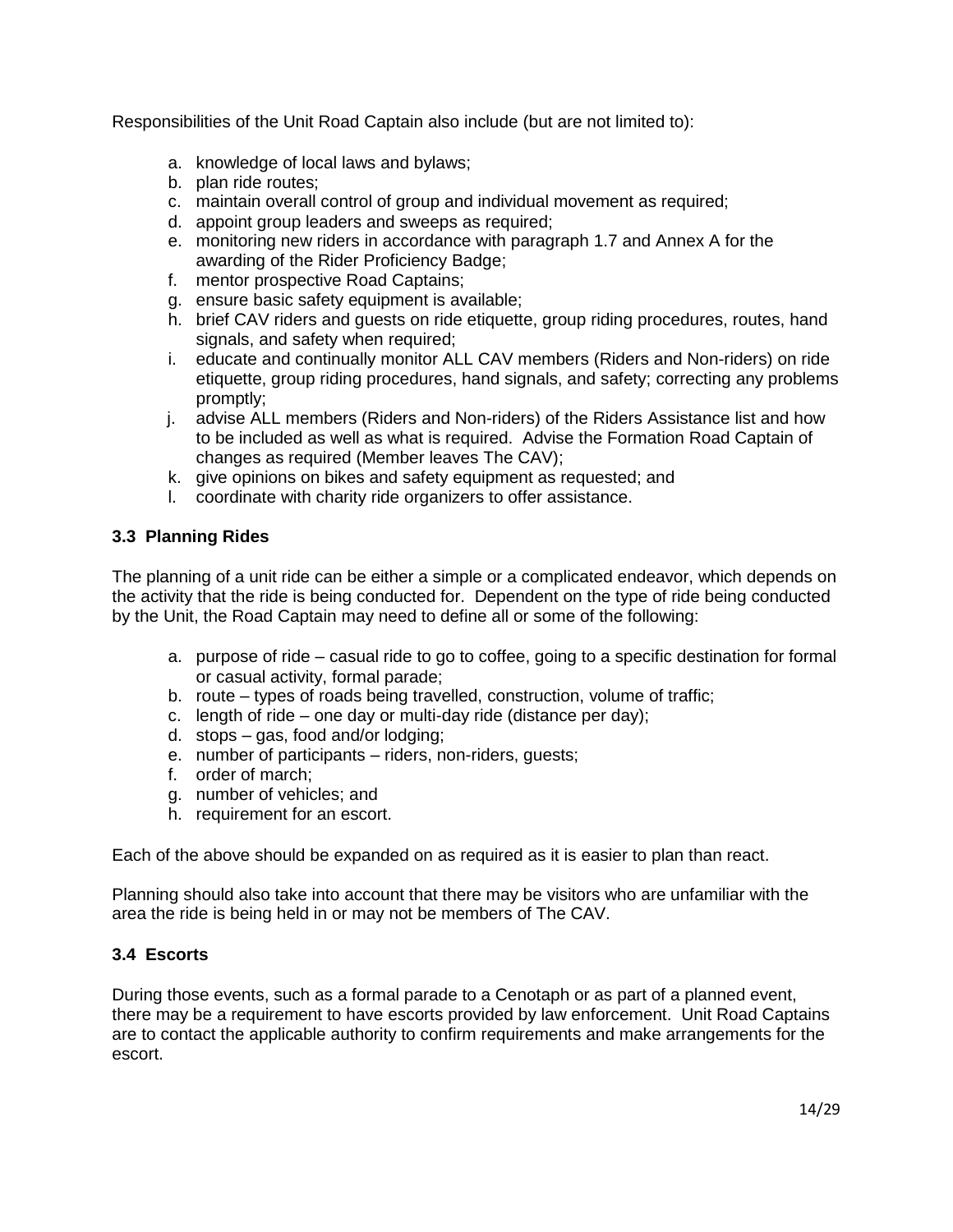## **3.5 Blockers**

At no time will a CAV rider put themselves and/or their motorcycle in harm's way by blocking traffic, unless the traffic has already been stopped by Law Enforcement personnel and they have been directed to do so.

During an event such as Ride for Dad, CAV units/members are sometimes utilized as blockers. Prior to the ride commencing, all blockers are to be briefed fully on what will occur throughout the ride and the expectations of them as blockers. A safety vest shall be worn to increase visibility. In many locales there is also a requirement to take a short course in order to be employed as a blocker.

# **3.6 Border Crossings**

If, during the course of a ride, there is a requirement to cross the border between Canada and the United States and it is imperative to stay together, contacting, in advance, the Canada Border Services Agency (CBSA) at the crossing concerned can greatly assist in achieving this. Be prepared to provide the following information:

- a. date and approximate time of crossing;
- b. anticipated number of people in the group;
- c. anticipated number and type of vehicles; and
- d. reason for crossing.

This can help for groups travelling in either direction as the CBSA can contact their counterparts at the US crossing.

#### NOTE

It is not recommended to do this for personal trips to and from the USA, but for actual CAV events such as the repatriation from Havre, Montana to Medicine Hat, Alberta in 2014. Due to the advanced warning, both sides were able to expedite the crossing as well as have extra staff in place.

Prior to departing on the ride, Road Captains shall ensure that all members crossing the border are in possession of their Passport or Nexus card.

## **3.7 Order of March (Ride Protocol)**

Annex E lists the Order of Marches for Unit, multiple Unit, Formation and National level rides. At no time will ride protocol be disregarded (e.g., National Executive member is present at a Unit ride). Having said this however, a member from a higher executive may choose to fall in to the ride in a different location for other reasons.

Road Captains should plan groups, if being used, in such a way that riders requiring monitoring or prefer riding at a slower pace are in one group and those that travel faster are in another.

VIP's, such as elected officials, who are participating in a CAV ride in an official capacity as a rider, shall fall in immediately behind the lead units' executive.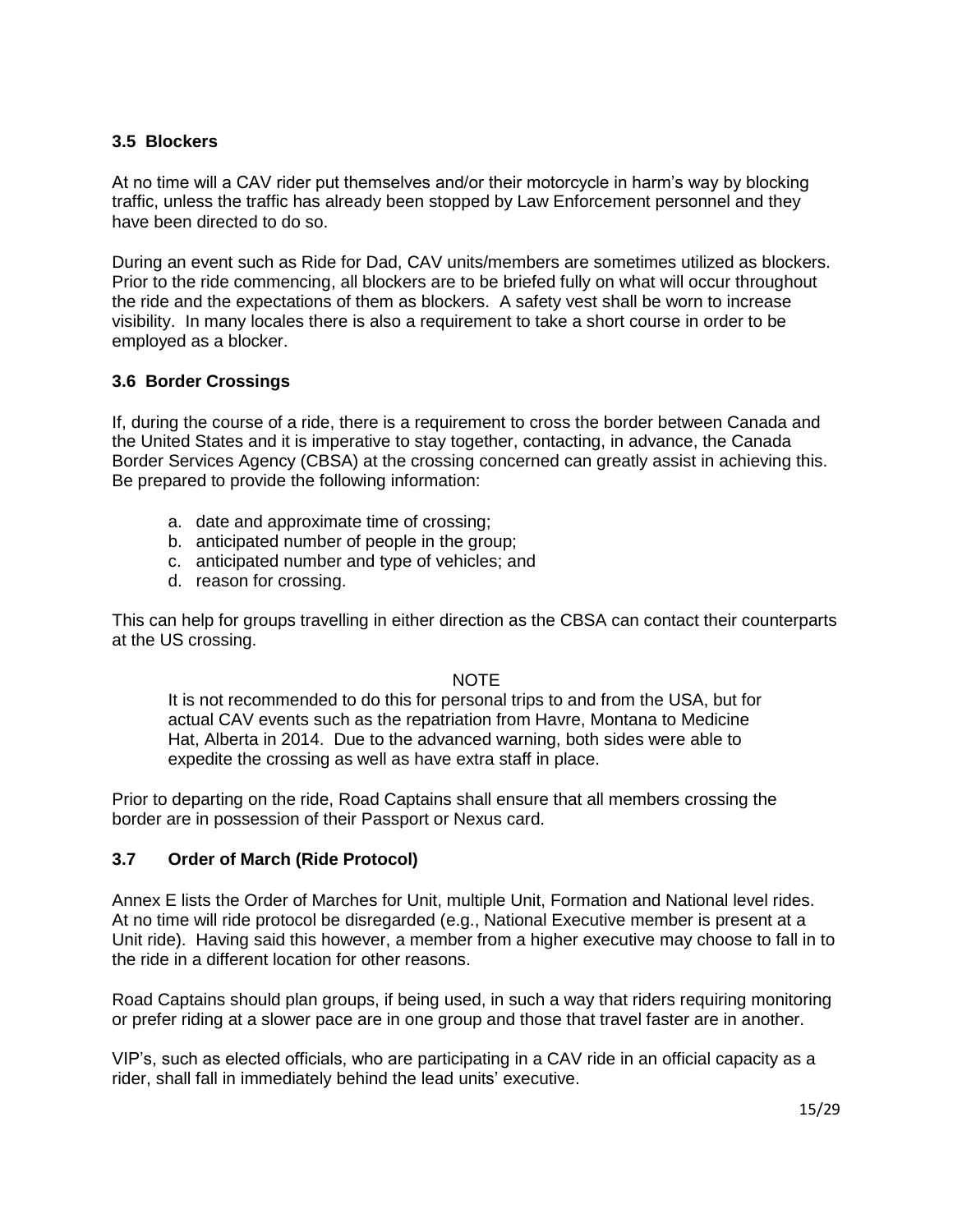## **3.8 Pre-Ride Briefing**

Prior to departing on any ride, a short briefing SHALL be given by the unit Road Captain. For multi-day rides, a briefing is to be given each day or when new riders join the group.

An example pre-ride briefing can be found at Annex F. Road Captains can use this, or make their own, and it can be added to or deleted from as needed.

## **3.9 GPS and Communicators**

GPS units are great tools for planning rides on and for keeping track while on the ride. It is suggested that routes are to be sent to all members who have a GPS prior to the ride so they can pre-load their units. Loading GPS units immediately before the ride will only delay the start and frustrate those without.

Many bikes are equipped with CB radios and there are also wireless, helmet mounted units available. If possible the Road Captain and sweep can be in communication in order to quickly pass on any problems or pertinent ride information (changing lanes, slowing down).

If multiple communication units are linked together, chatter is to be kept to a minimum so the lead and sweep riders can communicate quickly, alternatively, they can be on a separate channel.

#### **NOTE**

#### **Both GPS and Communicators are useful tools but should not be solely depended on. Paper maps and hand signals will always be the most reliable**.

#### **3.10 Unit Meetings**

It is strongly recommended that, during unit meetings, discussion of safe riding practices or a safety point is carried out as a regular agenda point. This does not have to be led by the Road Captain, but by any member, however it is suggested that items specific to formation riding (hand signals, actions on breakdowns/accidents, etc.) are done by the Road Captain.

#### **3.11 Mentoring**

Any member who wishes to become a Road Captain or a group leader should inform the Unit Road Captain. The Road Captain will then begin the process of mentoring the individual(s). An example of what could occur during the mentoring process can be found at Annex G.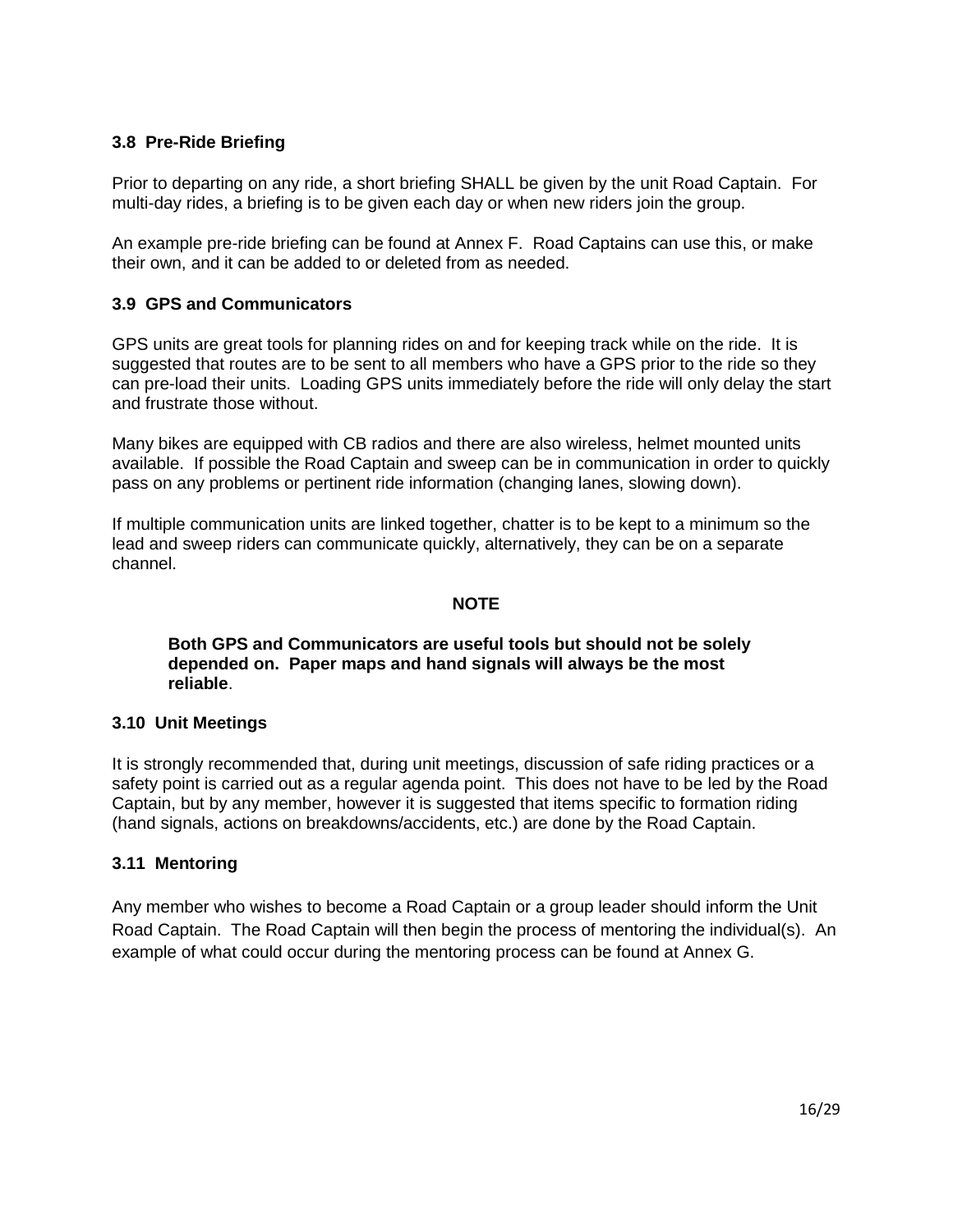#### **Annex A Rider Proficiency Badge Checklist (Feb 2017)**

| <b>Riders Name</b> | Date Joined               |
|--------------------|---------------------------|
| Unit Name          | Unit Road Captain (Print) |

| The following are the minimum requirements that ALL new<br>riders must demonstrate basic skill and knowledge of | <b>Road Captains</b><br><b>Initials</b> | Date |
|-----------------------------------------------------------------------------------------------------------------|-----------------------------------------|------|
| Knowledge of:                                                                                                   |                                         |      |
| Local and provincial laws (especially important if                                                              |                                         |      |
| member has just moved)                                                                                          |                                         |      |
| Hand signals                                                                                                    |                                         |      |
|                                                                                                                 |                                         |      |
| Demonstrates control of motorcycle                                                                              |                                         |      |
| Individually at slow speeds (i.e. in parking lot)                                                               |                                         |      |
| At slow speeds in a group (Parade speed)                                                                        |                                         |      |
|                                                                                                                 |                                         |      |
| Group riding                                                                                                    |                                         |      |
| In built up areas                                                                                               |                                         |      |
| On multi-lane highways                                                                                          |                                         |      |
| On single lane highways                                                                                         |                                         |      |
| In rural areas with curves                                                                                      |                                         |      |
| Controls speed well                                                                                             |                                         |      |
| Maintains proper spacing                                                                                        |                                         |      |
| Uses hand signals correctly                                                                                     |                                         |      |
|                                                                                                                 |                                         |      |
| Completed a minimum of 250 kilometers with the unit.                                                            |                                         |      |

Has the rider been given a copy of The CAV Riders Manual? YES \_\_\_\_\_\_\_\_ NO Is the rider newly licensed? (If yes, a longer period before awarding of the badge should be carried out by the unit)  $YES$  \_\_\_\_\_\_\_\_ NO Does the rider hold a full motorcycle license in the Province or Territory of residence? YES \_\_\_\_\_\_\_\_ NO Is the rider licensed to operate a Trike ONLY? YES NO Does the rider hold a motorcycle riding instructor certificate? (If yes, ensure they are made aware of The CAV policy on instruction) YES \_\_\_\_\_\_\_\_ NO \_\_\_\_\_\_

The above mentioned rider has demonstrated the requirements listed above and is to be awarded the Rider Proficiency Badge.

| Unit President Print and Sign | Date |
|-------------------------------|------|
| Unit Road Captain Signature   | Date |

#### Formation Membership Coordinator Signature **Date** Date

This form is to be filled out in its entirety. Incomplete forms will not be accepted by the Formation Road Captain or Membership Coordinator and shall be returned to the unit, therefore delaying the issue of the Rider Proficiency Badge.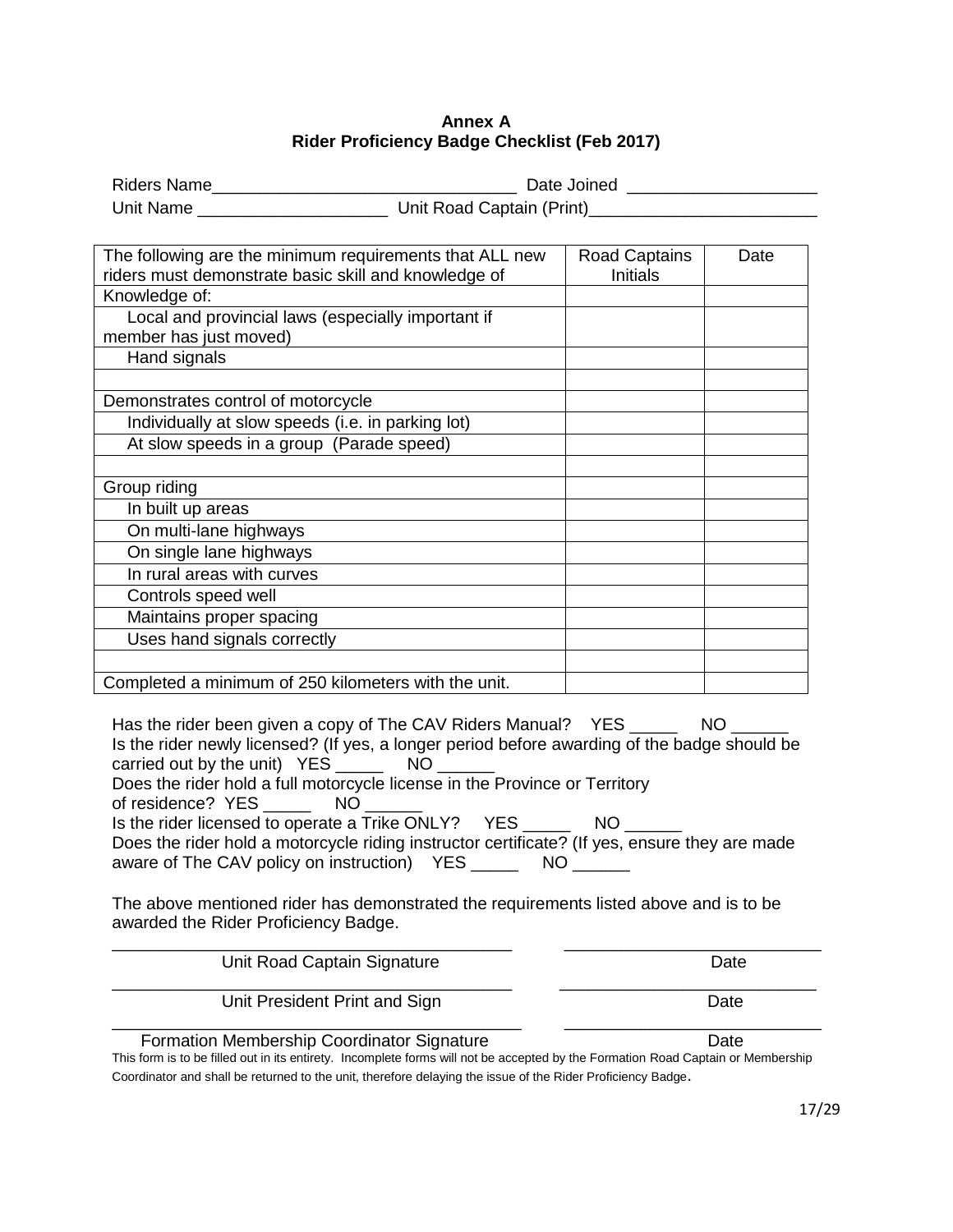Upon completion, the unit shall send the completed checklist to the Formation Road Captain who, after review will forward to the Formation Membership Coordinator who will in turn send the unit the badge and sign and retain the form with the member's information.

This form is to be used by the unit to assess a new rider's ability when considering the awarding of the Rider Proficiency Badge.

Throughout this assessment process, it is imperative that good communication exists between the new rider and the Unit Road Captain. As each item is completed, the Unit Road Captain shall initial and date the form. If more time is required, it is to be discussed with the new rider, with the reason and any guidance that may be required. Once it is complete, it can then be signed off.

Upon completion of all items the Unit President, Road Captain and, if utilized, other unit executives and/or experienced riders will, using the list above, discuss and determine a new riders riding proficiency. This final step is imperative prior to the Unit President signing this form as it allows a confirmation that the new rider is ready for award of the Rider Proficiency Badge.

The presentation of the Rider Proficiency Badge is to be carried out as indicated in the Constitution, "with as much honour as possible".

Units must keep in mind that when a member is seen by other units to have been awarded the Rider Proficiency Badge there is an expectation that the individual has met a minimum level of competency that is reflected directly back on the unit he/she belongs to.

## **Riders at Large, Stand up of New Unit**

Members who are Riders at Large (RaL) or standing up a new unit shall not arbitrarily "sign off" on this process. For units being stood up, the Winged Wheel shall be awarded once the rider(s) have been seen to be proficient by executive members from another unit or their Formation executive. This can be done either by being a guest at another unit's ride or at a Formation event. For Riders at Large, this will usually be the Formation Executive member responsible for them.

In either circumstance, the form will go through the same process as indicated above.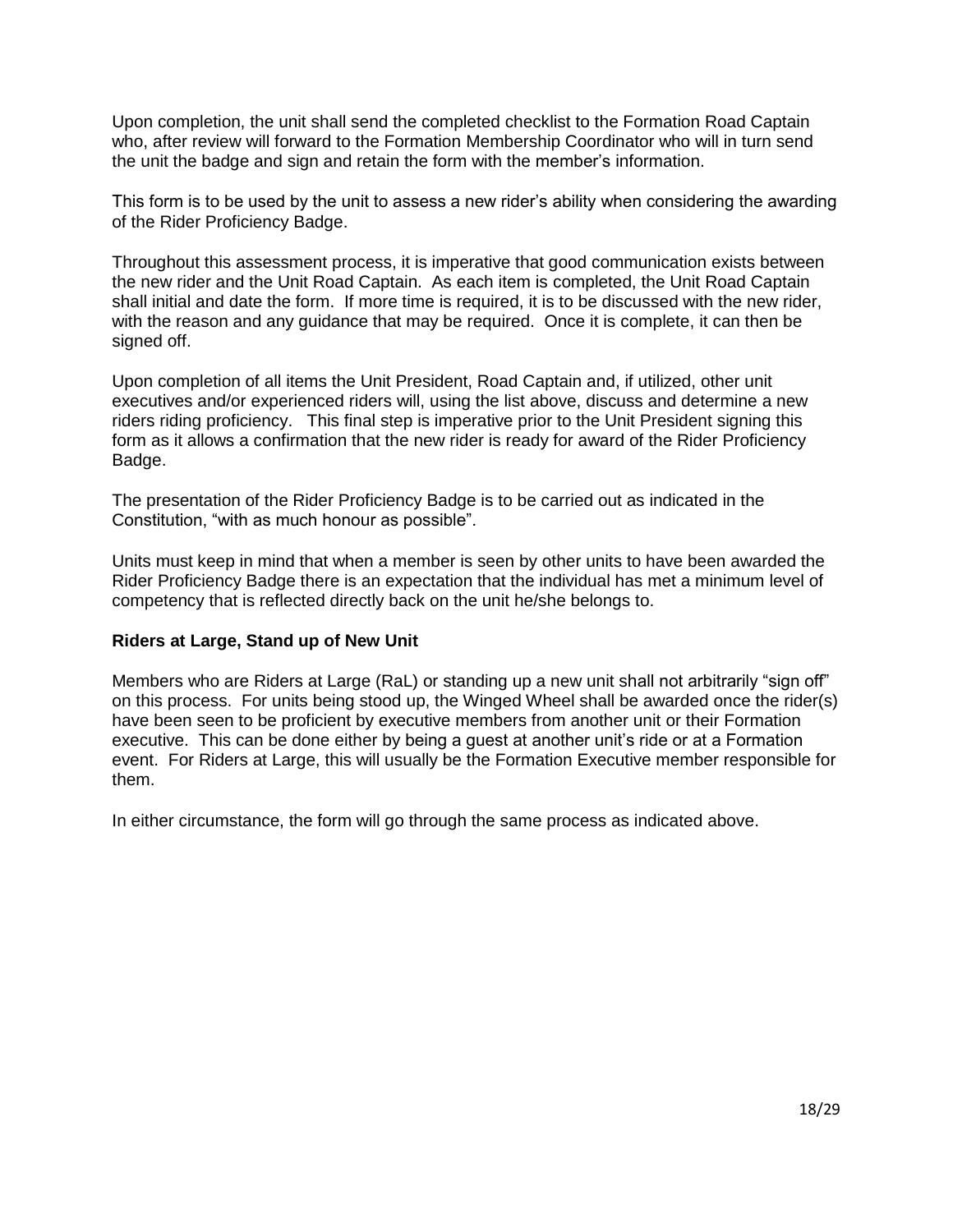

<sup>19/29</sup>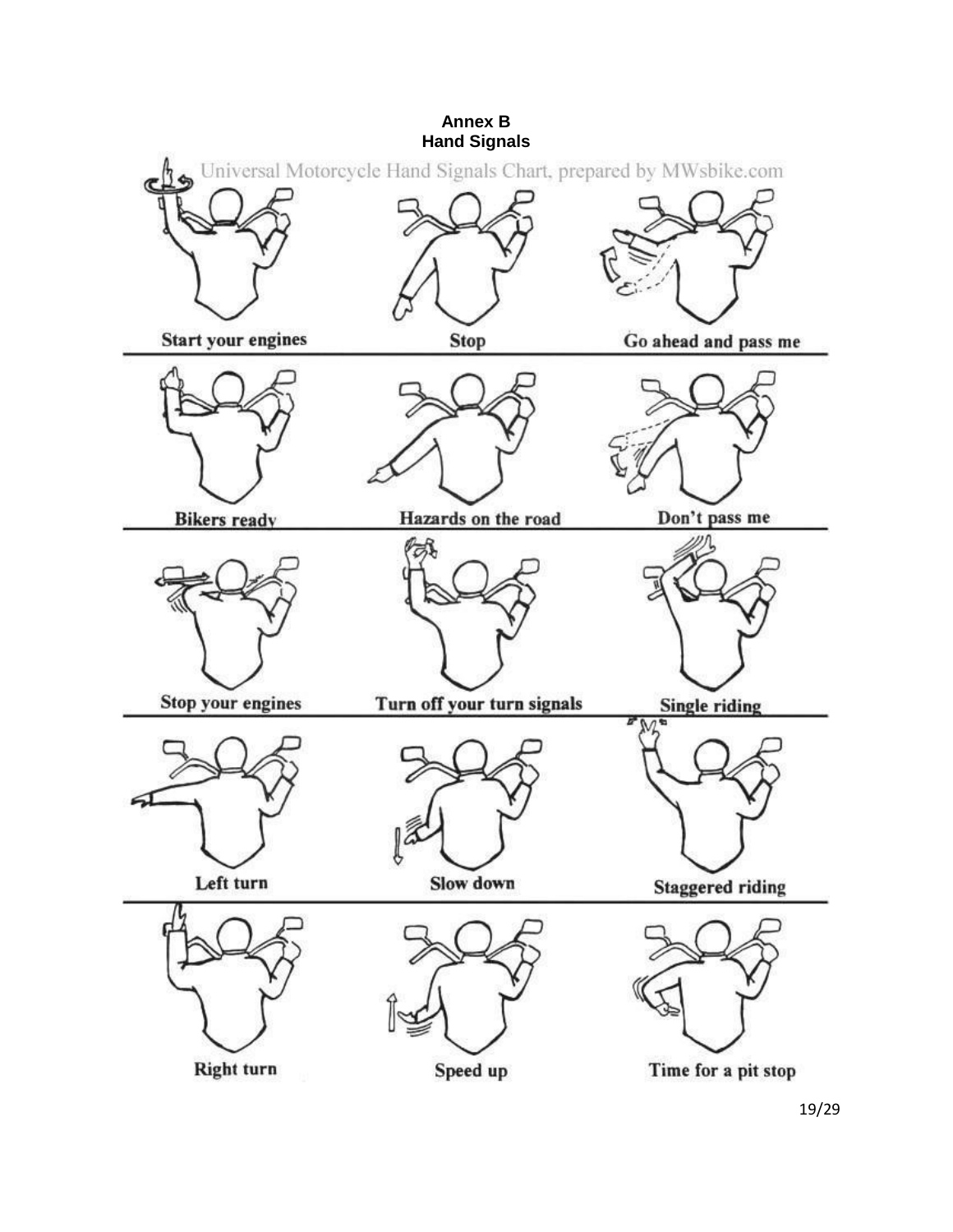#### **Annex C Safety Considerations**

## **C1.1 Wet Weather Conditions**

Rain-soaked pavement brings with it a new set of rules, and the consequences for riders careless enough to forget them can be pretty severe. Aggressive riding techniques that you can get away with in the dry will put you on the ground in the blink on an eye when it's wet. The first rule of rain riding: BE SMOOTH. Unlike a car's four relatively massive tire contact patches, the small pair of footprints laid down by a motorcycle is easily overpowered on wet pavement. Although today's premium tires possess impressive wet weather traction, accessing that capability requires smooth control inputs to gradually load the tire in order to avoid blasting through the rain shrunk traction range.

This means no quick turns or handful of throttle turn exits and no jerking on the brakes like you've been jolted with electricity. Just apply smooth, firm control actions that allow you to positively sense tire traction, without being overly timid. This takes some practice, but once you learn to initiate a turn or apply the brakes smoothly in the wet, you'll find a surprising amount of maximum braking or steering deflection is available. Panic stops in the wet require a lot of practice and concentration. Remember, wet discs and pads have a certain "lag" time between initial application and braking power that can easily catch you off guard; skilled brake modulation is a must here.

You also have to scan for future traction as well. Painted surfaces, tar strips, smooth pavement (bricks, non-roughened concrete) and metal (manhole covers, bridge grates, and railroad tracks) become extremely slick when wet. Puddles can hide deep potholes or mask a slippery surface beneath. Be especially cautious of riding through areas where cars leak fluids, like the center of the lane, approaching intersections, or freeway on/off ramps. Increased reaction and stopping distances mean you have to leave extra room to permit evasive action without pressing the limits of wet traction.

You also need to increase your surveillance of traffic ahead to help you predict possible trouble spots, look even farther down the road than usual. And if you thought drivers had a hard time seeing you in dry weather, think how it must be in the wet. Awareness means survival.

Although helmet shield fogging is a major problem in wet weather, there are various antifogging compounds available. Most helmets today allow you to crack the shield open slightly, allowing defogging ventilation while still providing eye protection.

Last but not least, make sure you stand out like a sore thumb in traffic. Running with your high beam on and wearing a brightly coloured rain suit will make you considerably more visible during the day, while reflective material will help you stand out at night.

The best defence is to stay out of harm's way and never take it for granted that you'll be seen. Some people approach wet weather riding with trepidation; others seem to enjoy the way it heightens their awareness and concentration. Hopefully, by using the tactics and techniques we've mentioned here, you'll gain the confidence necessary to have fun even when the ride turns rainy.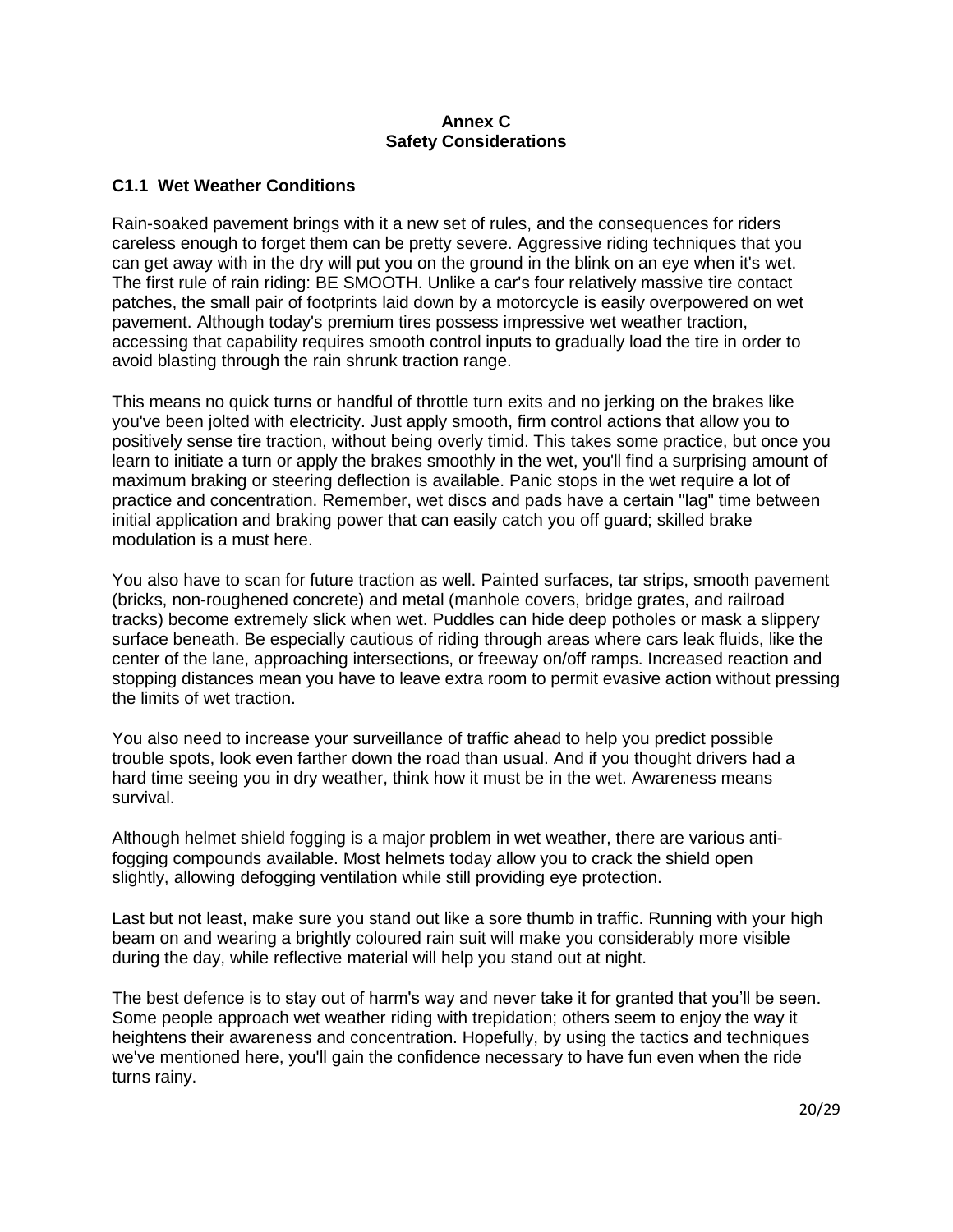# **C1.2 Temperature Extremes**

Riders must remain cognizant of the effect of changing weather conditions and temperatures may have on their capacity to safely operate their motorcycle. The effect of extreme heat or cold temperatures may be amplified by wind hitting the rider and/or their passenger. When riding in hot weather it is important to remain properly hydrated and to pay particular attention for overheating/heatstroke when fully clad in riding gear and travelling at slow speeds or stopped for long periods. Riders/passengers should strive to reduce the risk of overheating, by using their helmet and riding gear vents to maximize airflow, drinking plenty of water, and moving into the shade to cool down during rest stops. Most important, a rider feeling faint, nauseous, or otherwise disoriented should stop, rehydrate/cool and recompose himself prior to resuming the ride. Riding in cold weather can quickly cause loss of concentration or control if not properly protected from the elements. The threat increases exponentially when cold weather riding is accompanied by rain, snow and/or slippery road conditions. In cold weather riders should close any helmet/clothing vents to retain body heat and layer their clothing for warmth. Riders should carry extra warm clothing and gloves for use (by rider and/or passenger) when large temperature variations are expected to occur.

# **Remember, heatstroke and hypothermia can kill!**

# **C1.3 Reduced visibility conditions**

Many natural and manmade conditions such as rain, fog, snow, light and road conditions and may cause reduced visibility for riders and/or users of the road. It is generally best to assume that you have not been seen by other road users and ride with extreme caution. Moreover, riders should wear bright/reflective clothing and pull over when conditions are unsafe.

# **C1.4 Early and late season riding**

Riding in early spring or late fall present a number of potential hazards riders must defend against. At these times riding conditions can change quickly and due diligence must be exercised at all time. Early season riding presents the expected challenges of cold/wet weather (rain or snow) but less obvious conditions such as early morning/evening icing (black ice), road debris and slippery roads resulting from remaining winter road sand/dirt may catch a rider off guard and lead to tragedy. Even highly experienced riders do not function to their full potential early in the season and tend to be far more susceptible to accidents than they might be later in the season. Late season riding can present many of the challenges faced early in the season but the rider is generally far more comfortable and confident with their riding skills than they were earlier in the season. Notwithstanding, riders must guard against the cold, precipitation and slippery/icy conditions. Riders must remain cognizant of their environment and adjust their riding accordingly. It is import that riders not allow themselves to become complacent or overly confident as a result of recent successful riding experience on dry roads and in good conditions. Riders should stop when roads are slippery/icy and wait for the sun/ambient air temperature to dry the roads. Arrangements should be made to trailer the motorcycle(s) home if the conditions do not sufficiently clear for safe riding. DO NOT TAKE CHANCES.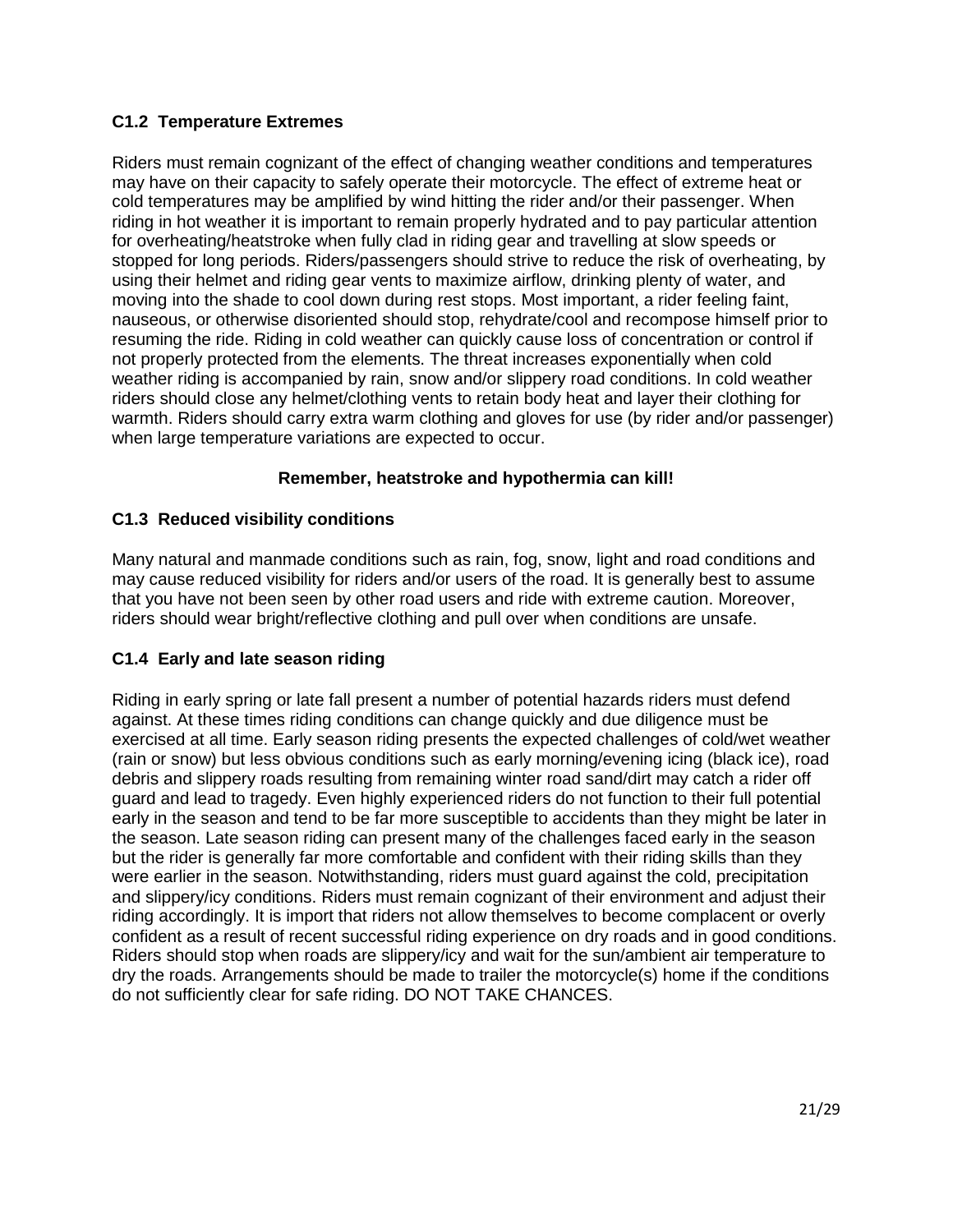## **Annex D Suggested Equipment**

The following is a list of suggested equipment that may be carried by rider(s). Anything that is deemed safety related should have its location passed onto the entire group during the pre-ride briefing:

First Aid Kit – Rider(s) should carry, and make everyone aware of its location, a well-stocked first aid kit consisting of at least the following: aspirin, Benadryl (antihistamine), non-stick sterile gauze, burn dressings, antibacterial spray or ointment; clean water and roller gauze, sufficient for administering minor first aid. Depending on a rider's level of first aid training, this can, of course, be added to.

Tool Kit – This is in addition to the basic tools that came with the bike. A recommended tool kit includes the following: Assorted imperial and metric wrenches, Hex head wrenches, Torx head drivers, flat head and Phillips screw drivers, pliers, electrical tape, zip ties and chemical lights or signal flares.

**Flashlight** 

Traffic Safety Vest – Useful at an accident scene where you might have to direct traffic.

Chap stick

Sunscreen

Map (GPS system, if available)

Rain gear

Light jacket

**Water** 

Spare eye protection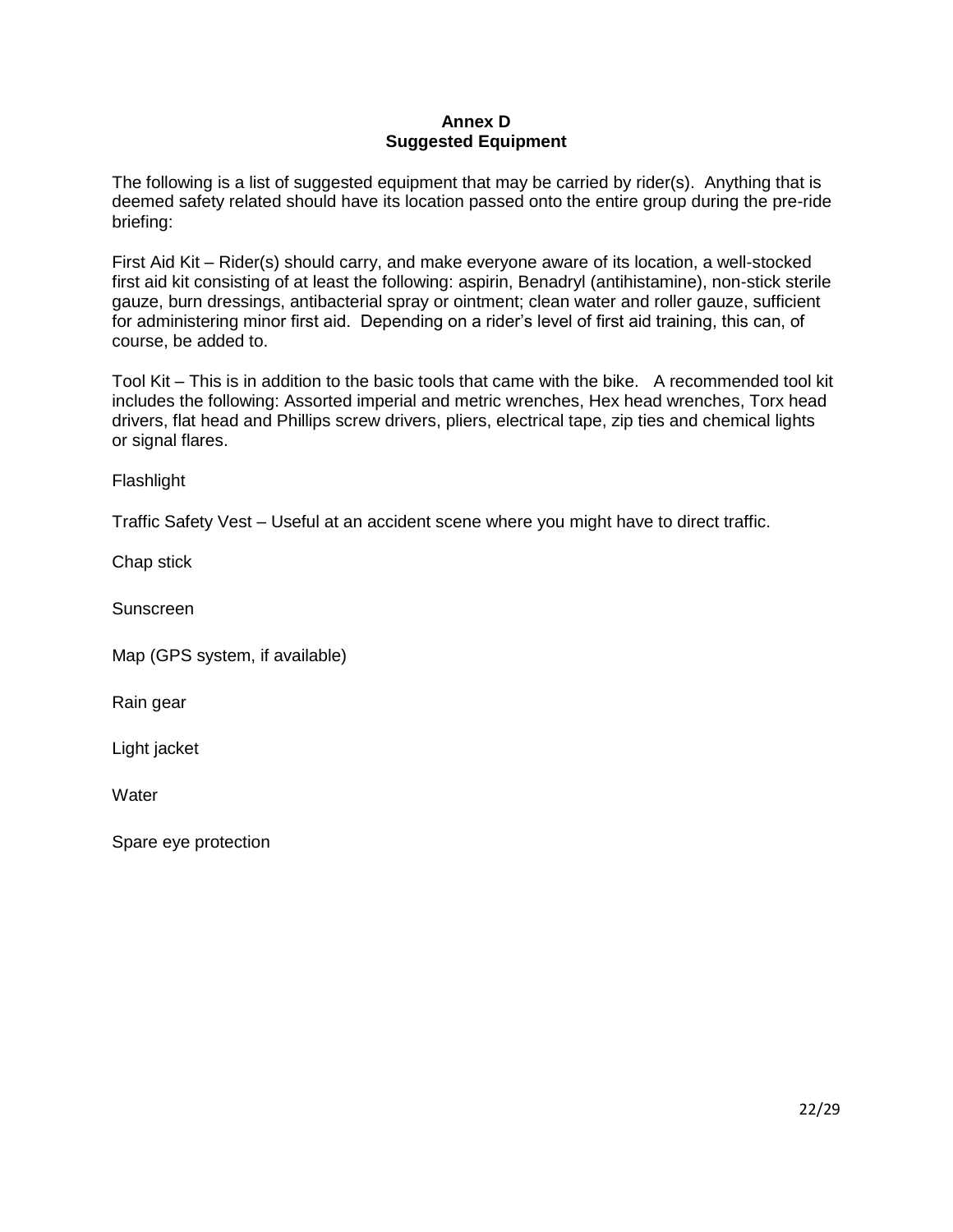#### **Annex E Order of March**

#### 1. Unit Ride

At the unit level, even if there are multiple groups, the lead group will always be led by the Unit Road Captain. Subsequent groups will be led by the Assistant Road Captains or designate.

Within the group, the order will be:

Road Captain; National Executive ((if present) in order of position); Formation Executive ((if present) in order of position); Unit Executive (in order of position); New riders (behind the Road Captain for non-formal parades); Guests; and Sweeps.

2. Multiple Unit Ride.

When two or more units come together for a social event, the Road Captain who is from the area the ride is being conducted in will be the Senior Road Captain and will lead the ride. Units travelling to the activity location will do so as per a normal unit ride.

Order of March (Informal ride):

Senior Road Captain; National Executive ((if present) in order of position); Formation Executive ((if present) in order of position); Host Unit President; Other Unit President(s); New Riders (all units); Remainder of riders; and Sweep.

Subsequent groups (As required):

Host unit Ass't RC; Riders; and Sweep.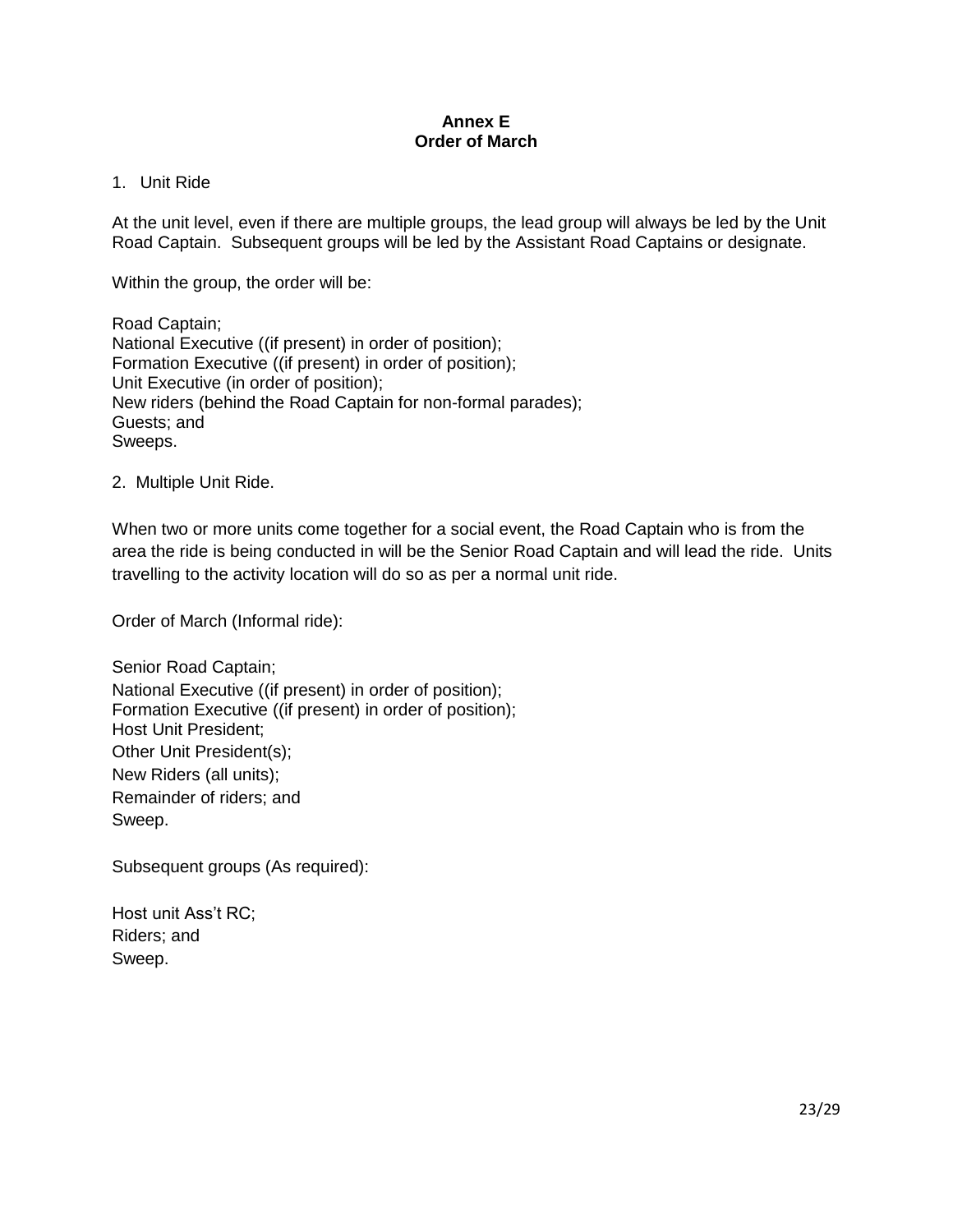Order of March (Formal Ride) Escorted:

Senior Road Captain; National Executive ((if present) in order of position); Host Unit President; Other Unit President(s); Unit Executives; New Riders; Remainder of riders; and Sweep(s)

\*\*\*Note the informal ride order does not have the Unit Executives at the front. Due to the high probability that more than 1 group will be needed; this order is more of a suggestion. For a formal ride this is the order to be taken as it is escorted.

#### 3. Formation Level Rides

During events such as formation rallies or when a specific event is planned at the formation level this is the order to use. If there is no escort available, the ride becomes an Informal Multiple Unit Ride.

Although the Formation Road Captain may be in attendance, he/she may be unfamiliar with the area, therefore the planning unit Road Captain shall be prepared to lead the ride. If the ride is held at the Formation Road Captain's "home" location he/she should then lead the ride instead of the planning unit. In these cases the Formation and planning unit Road Captain's should get in contact to discuss this.

Planning Unit Road Captain; National Executive ((if present) in order of position); Formation Executive (in order of position); Unit Presidents (or representative) 1 per unit; Membership by unit; Formation Road Captain; and Sweep(s).

#### 4. National Level Rides

The same guidelines for Formation Level Rides are to be used for this level of formal rides.

Planning Unit Road Captain; National Executive; 1<sup>st</sup> CAV Executive; 2<sup>nd</sup> CAV Executive; 3 rd CAV Executive; Units National Road Captain (if present); and Sweep(s)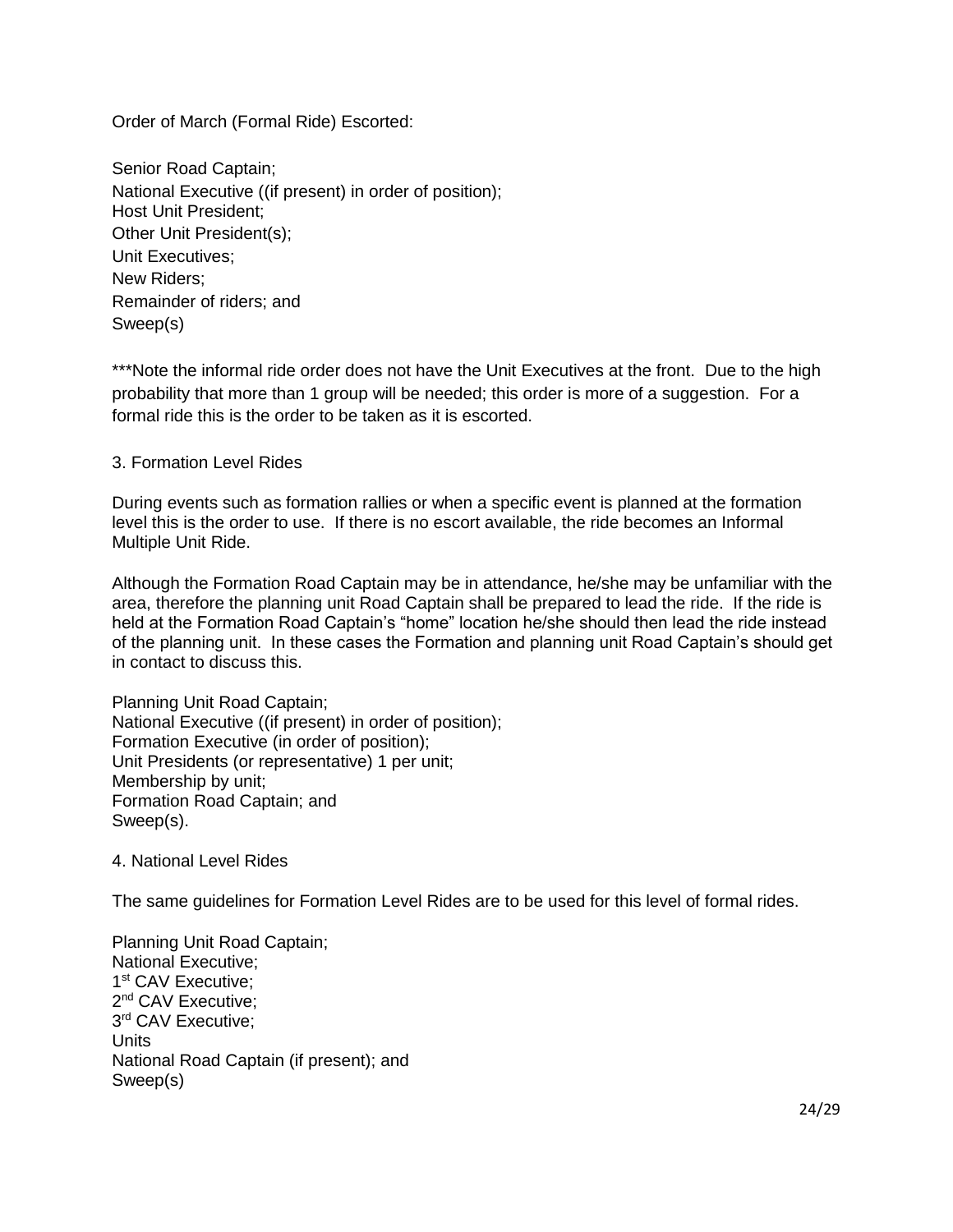# NOTE

For Formation and National level rides not planned and led by the Formation or National RC, they are to take up a position in front of the sweep so that they can observe the riders and critique any potential problems that they see during the ride.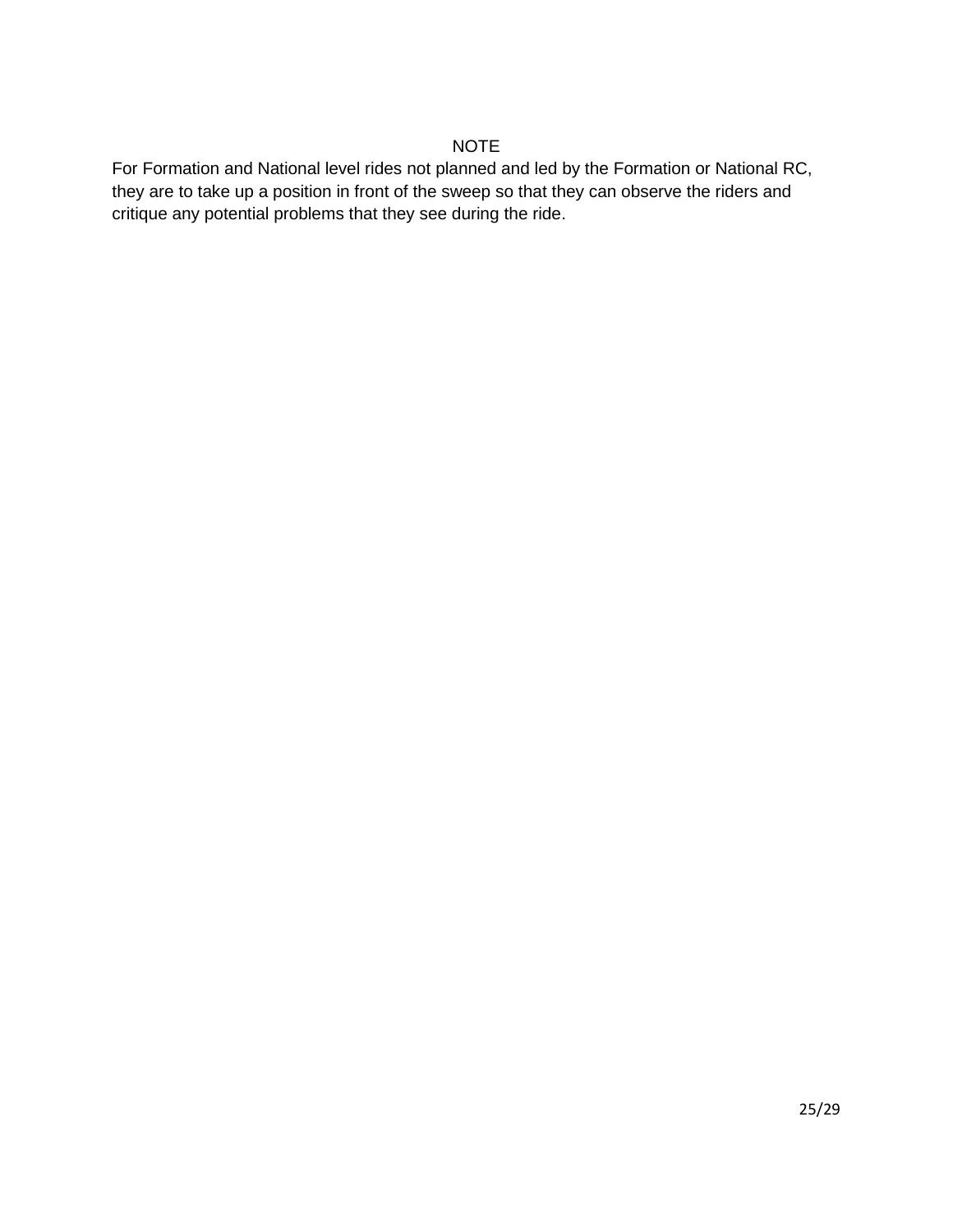# **Annex F Pre Ride Safety Briefing**

| 1. Introduction     |                                                       |  |  |  |
|---------------------|-------------------------------------------------------|--|--|--|
|                     | a. Road Captain(s)                                    |  |  |  |
|                     |                                                       |  |  |  |
|                     |                                                       |  |  |  |
|                     |                                                       |  |  |  |
|                     | b. Sweep(s)                                           |  |  |  |
|                     |                                                       |  |  |  |
|                     |                                                       |  |  |  |
| 2. Activity Planned |                                                       |  |  |  |
|                     |                                                       |  |  |  |
|                     |                                                       |  |  |  |
|                     | a. Destination                                        |  |  |  |
|                     |                                                       |  |  |  |
|                     |                                                       |  |  |  |
|                     | b. Route                                              |  |  |  |
|                     |                                                       |  |  |  |
|                     |                                                       |  |  |  |
|                     |                                                       |  |  |  |
|                     | i. Road Conditions (Construction, Loose gravel, etc.) |  |  |  |
|                     |                                                       |  |  |  |
|                     |                                                       |  |  |  |
|                     | c. Rest/Gas stops                                     |  |  |  |
|                     |                                                       |  |  |  |
|                     | d. Meal stops                                         |  |  |  |
|                     |                                                       |  |  |  |
|                     |                                                       |  |  |  |
| 3. Weather Forecast |                                                       |  |  |  |
|                     | a. Local                                              |  |  |  |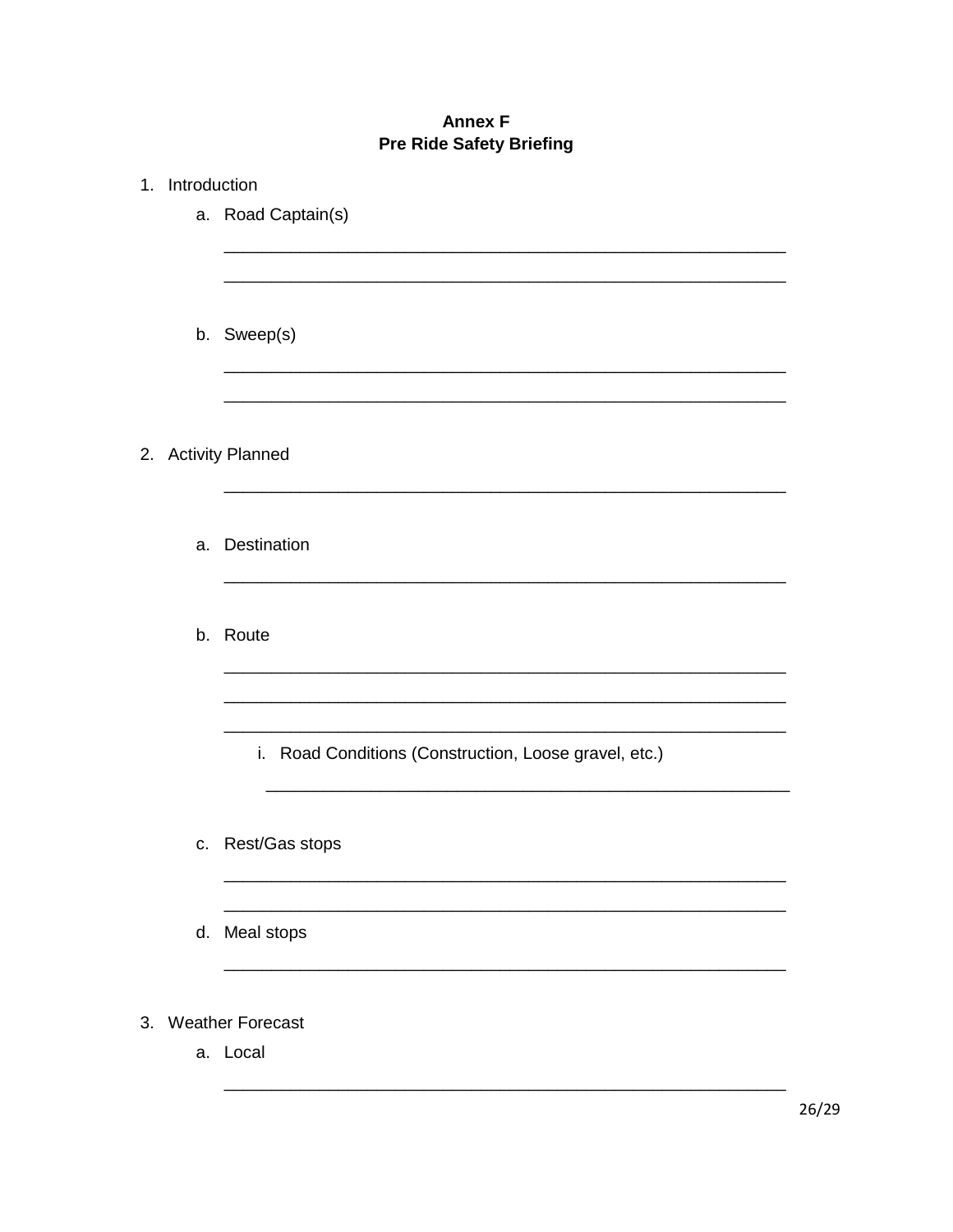- b. Destination
- 4. Location(s) of
	- a. Cell Phones
	- b. First Aid Kits

# 5. Formation (As per Annex E if required)

a. Order of March

b. Hand Signals (review)

#### 6. Actions on

- a. Break Down
- b. Accident
- 7. Questions